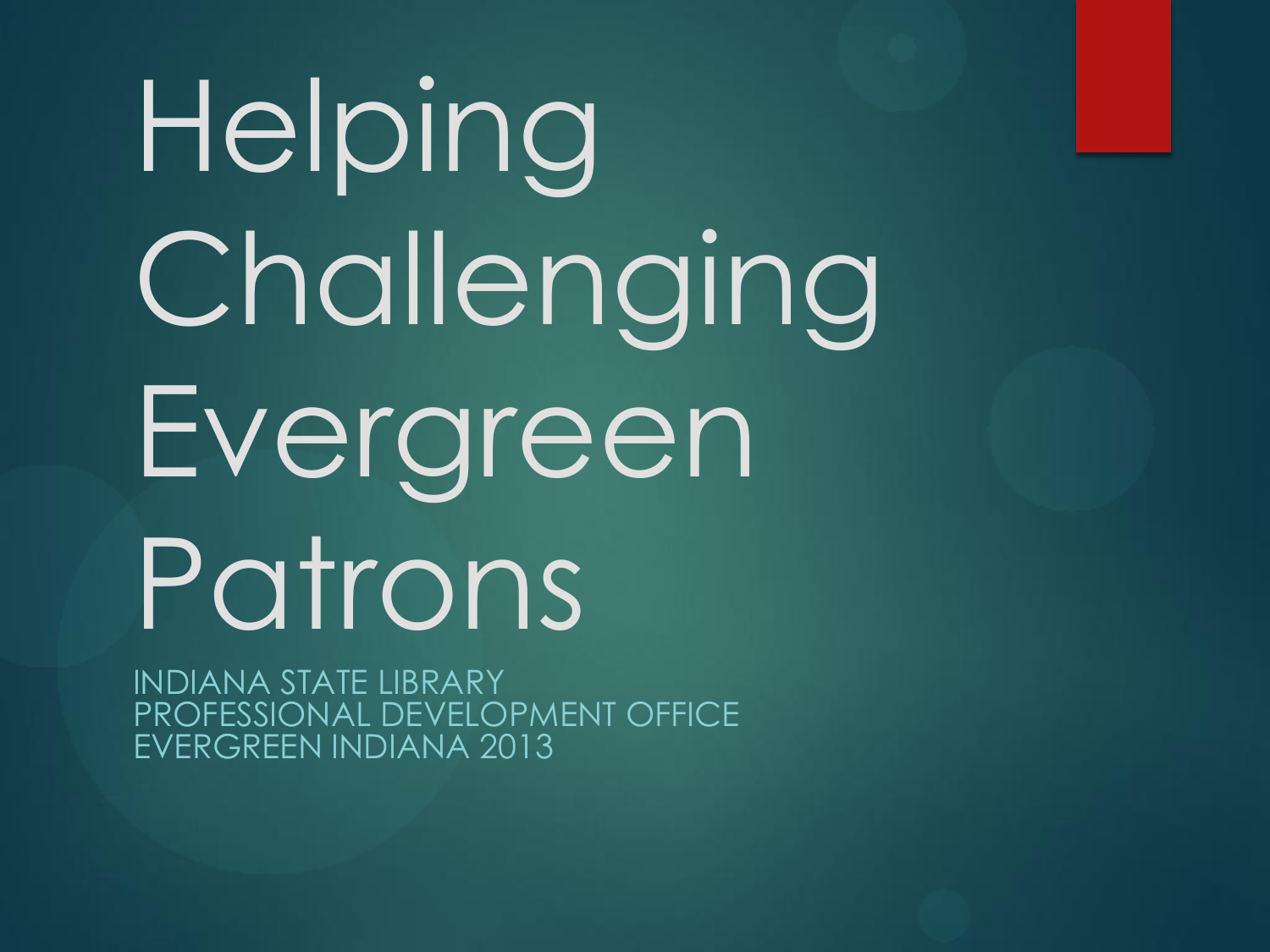#### "You won't believe what just happened!"

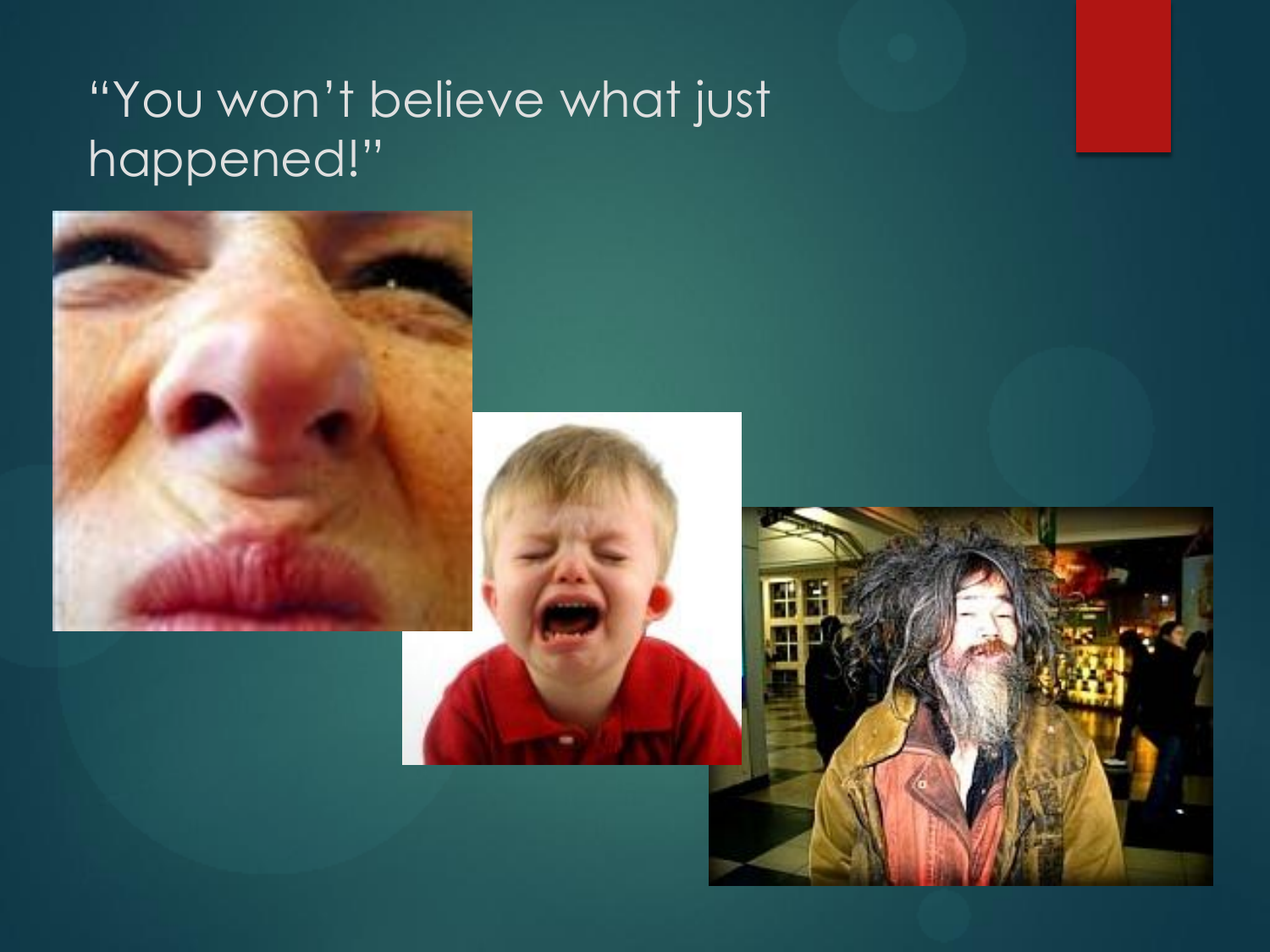

# Start with you!!!!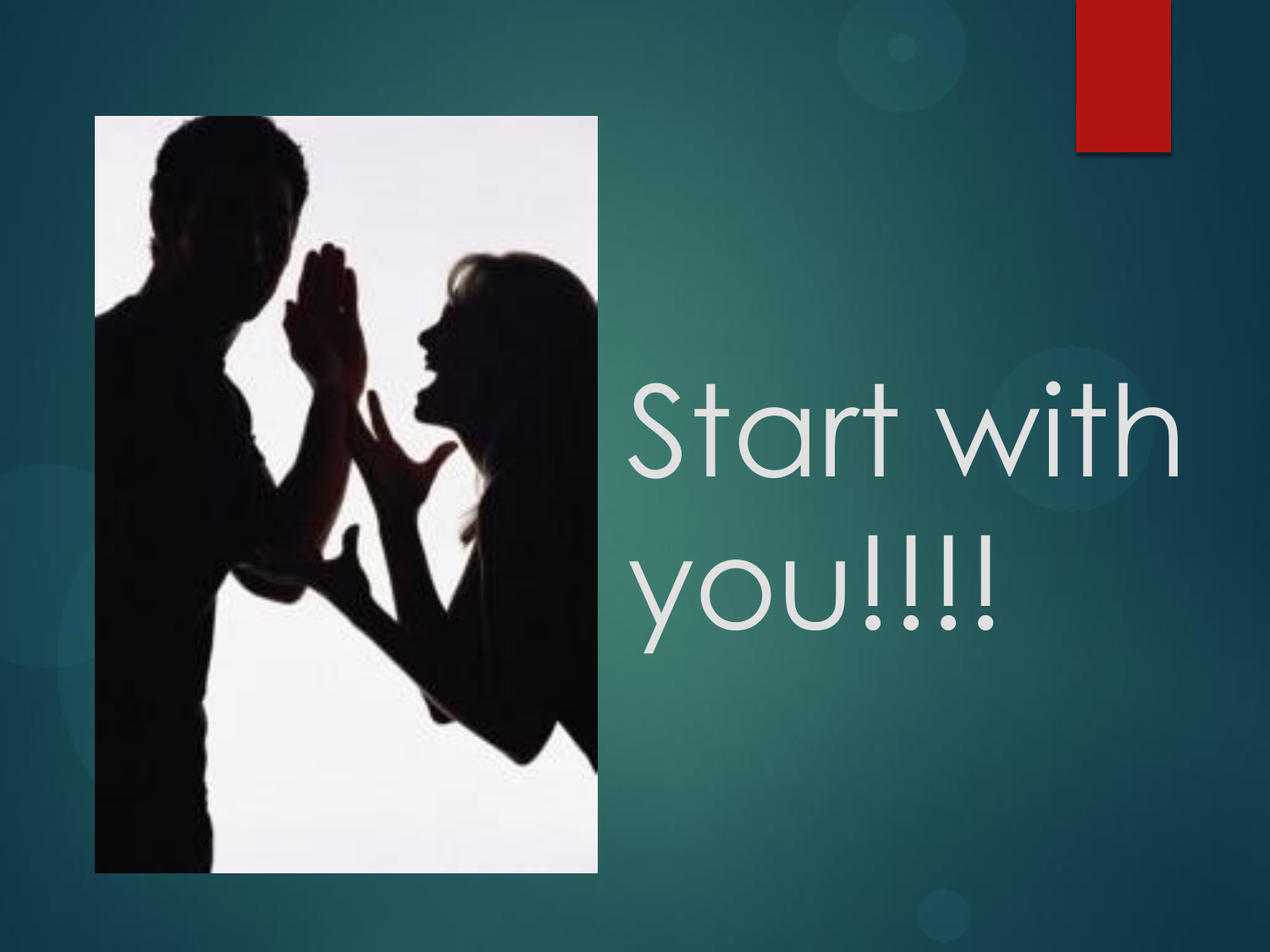## People are People Even Evergreen people THE TRIGGERS & THE TYPES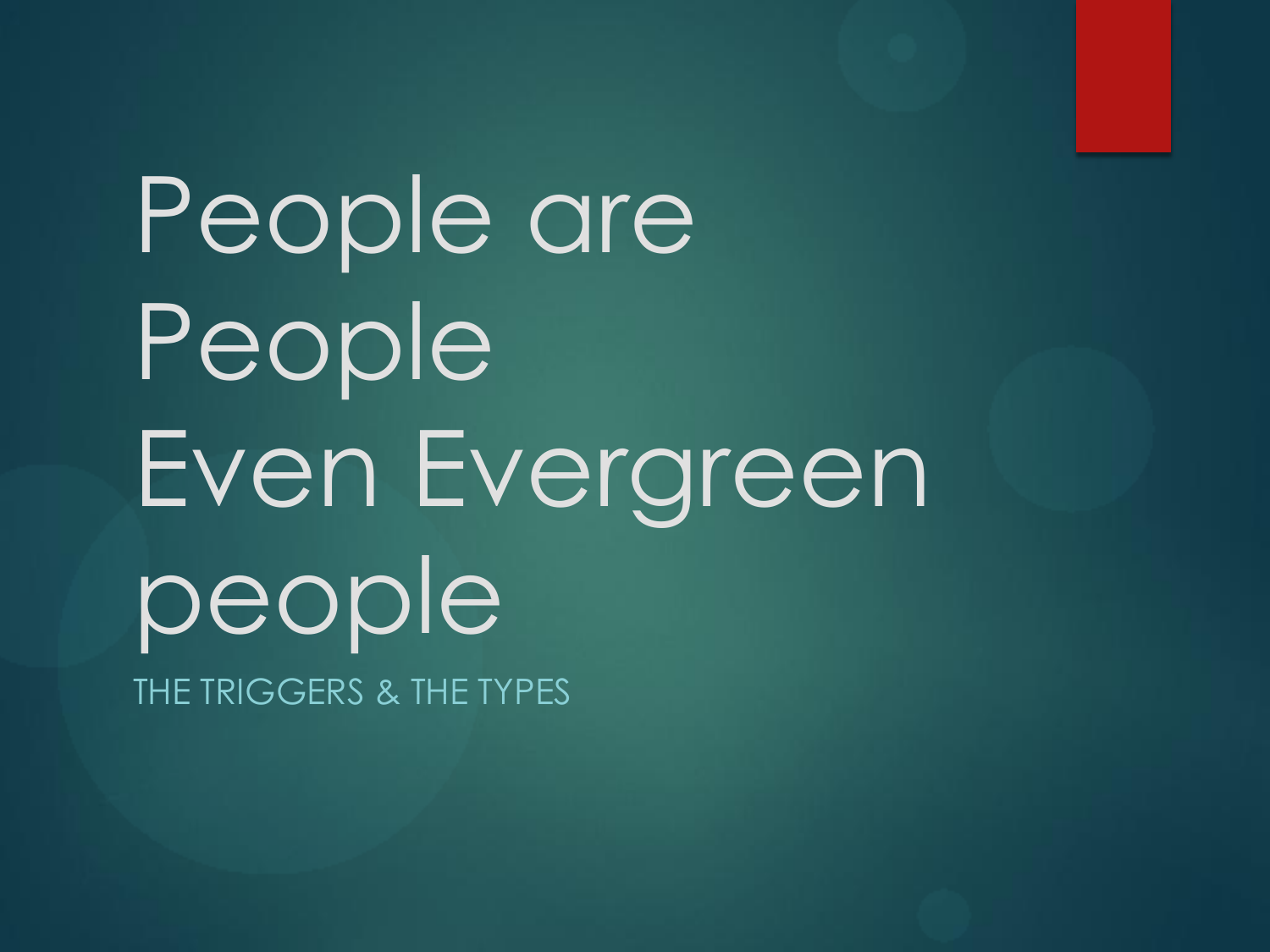### Why Do Patrons Get Upset?

- **Exergreen Fines and fees Evergreen Rules/Policies** Staff attitude
- $\blacktriangleright$  Perception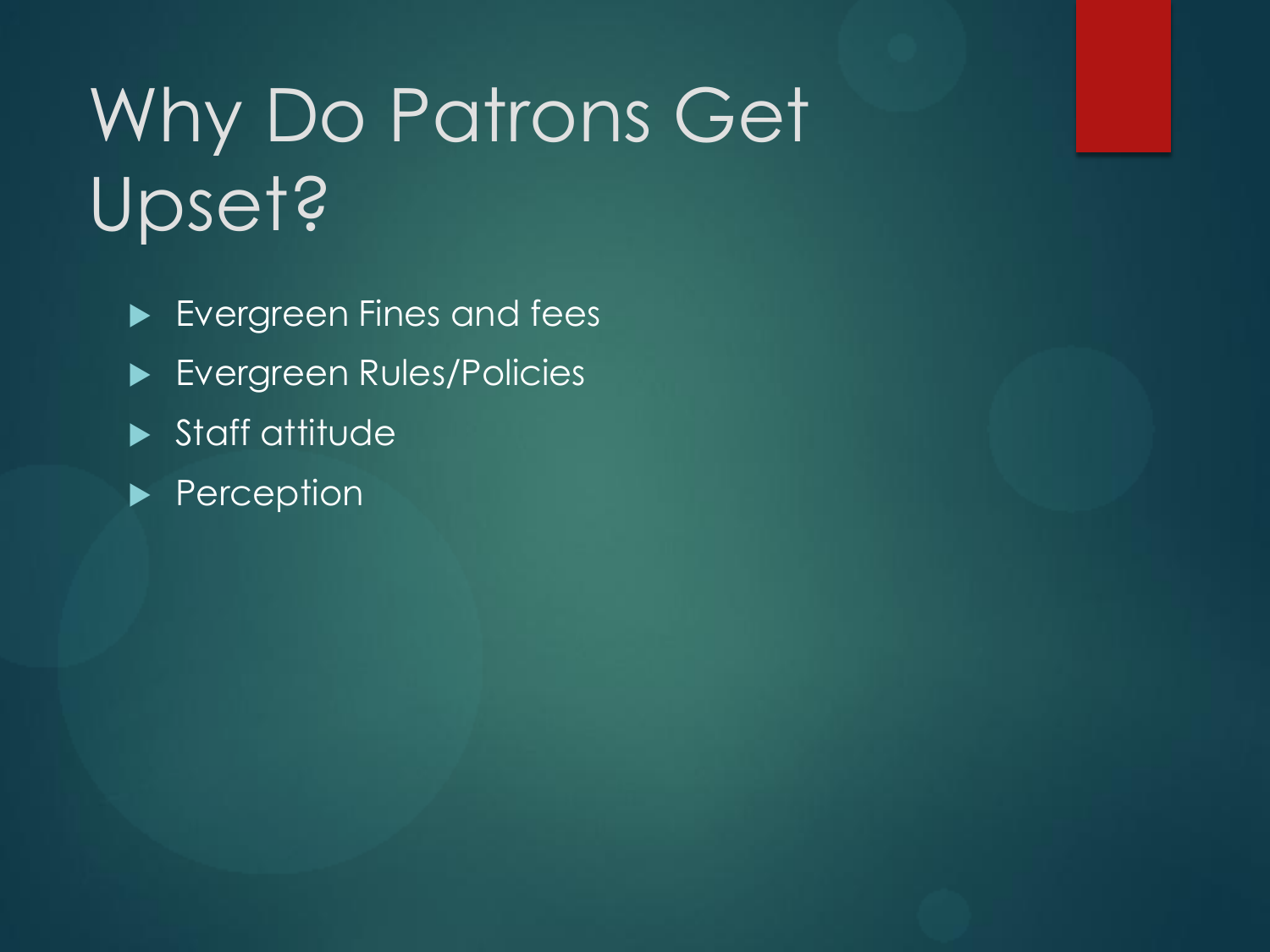- **Disruptive (adult, teen, child)**
- **Divious parent**
- **Chronic complainer**
- Patron who is dissatisfied with a service or policy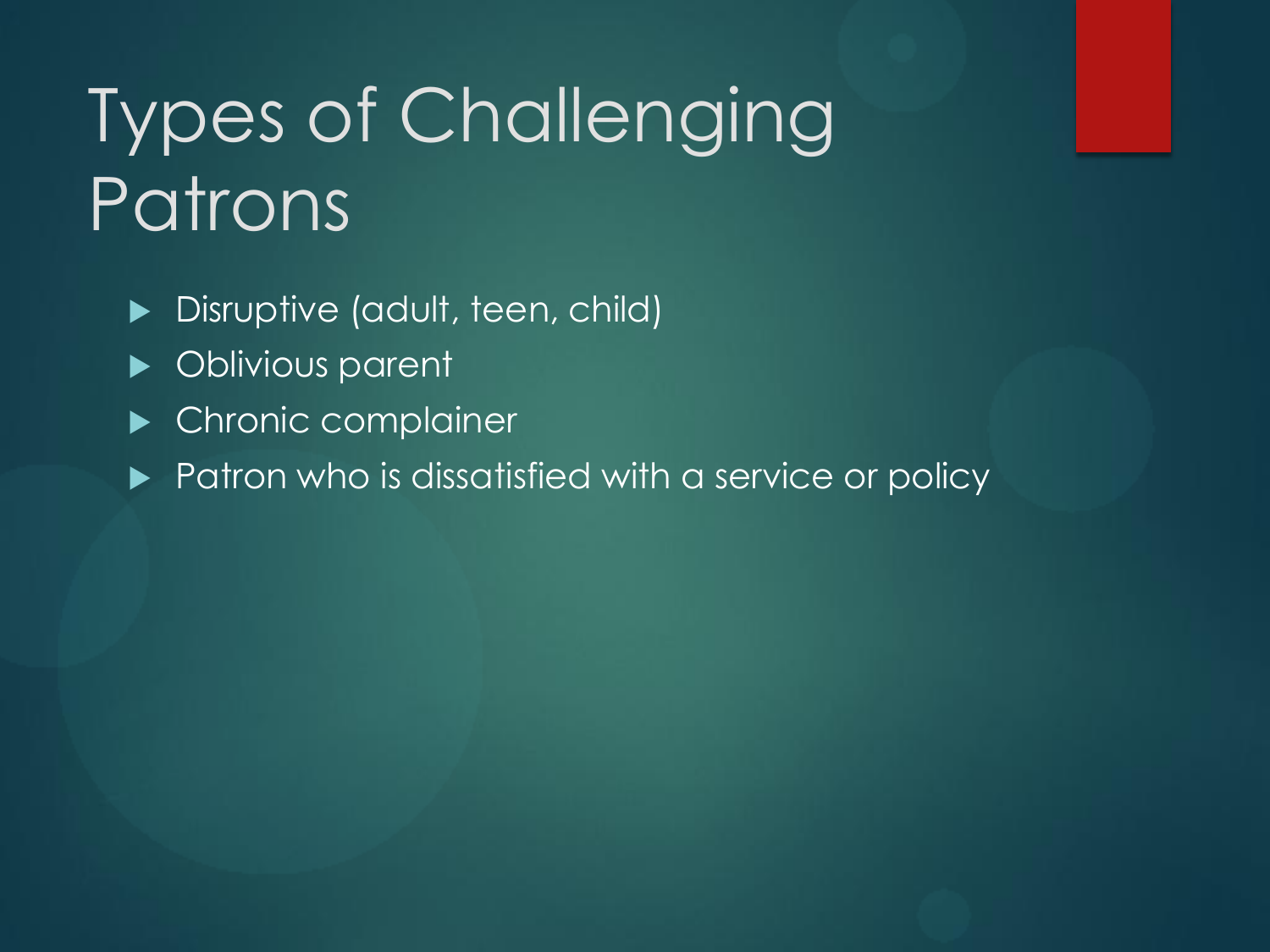- $\blacktriangleright$  Irrational patron
- **Lonely conversationalist**
- Hygienically challenged
- Alcohol or drug abuser
- [Mentally ill](http://www.nami.org/MSTemplate.cfm?Section=Home307&Site=NAMI_Indiana&Template=/ContentManagement/HTMLDisplay.cfm&ContentID=148002)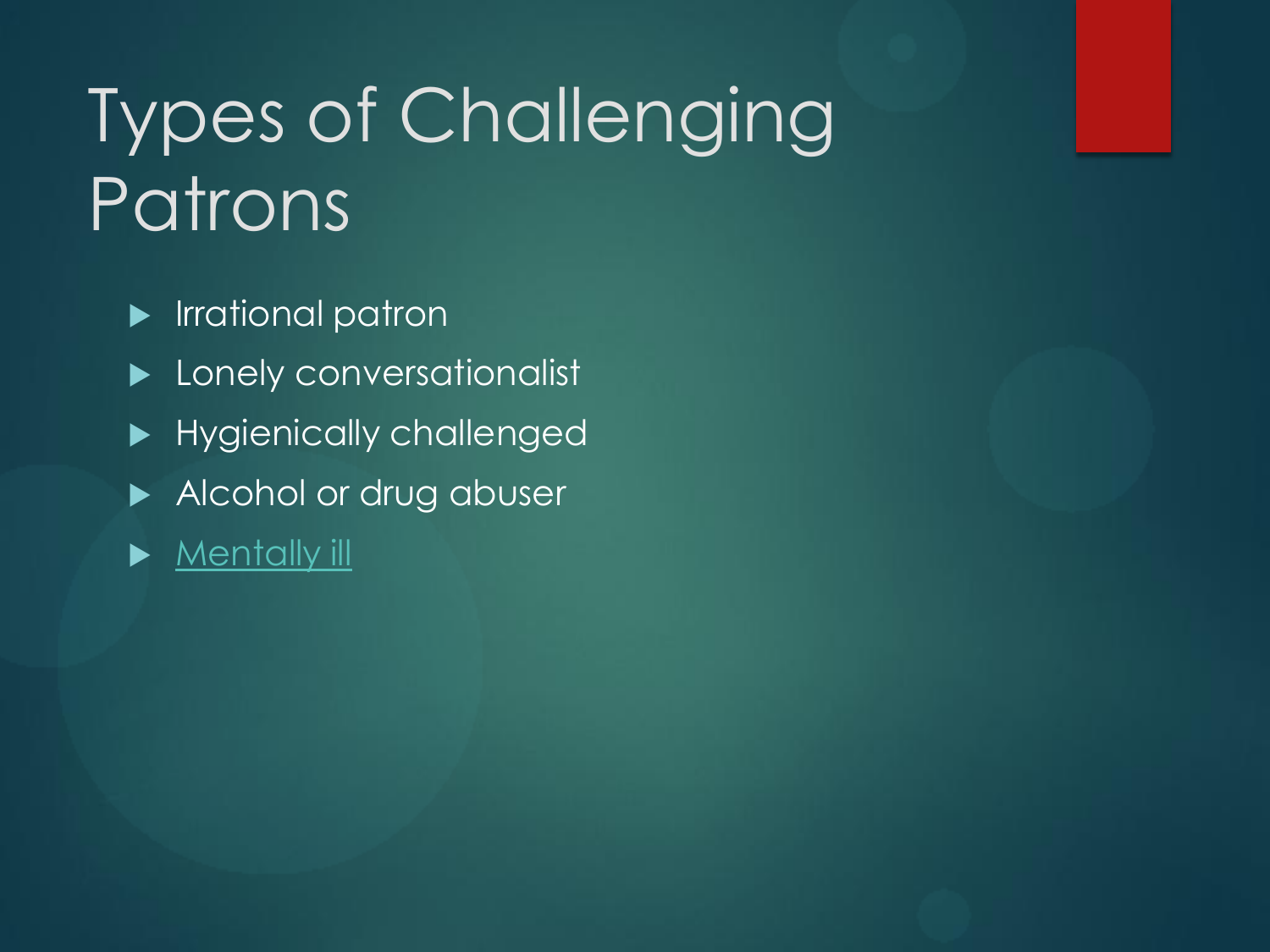- Sleeper
- **Internet voyeur**
- **Politically connected**
- $\blacktriangleright$  Know-it-all
- $\blacktriangleright$  Teen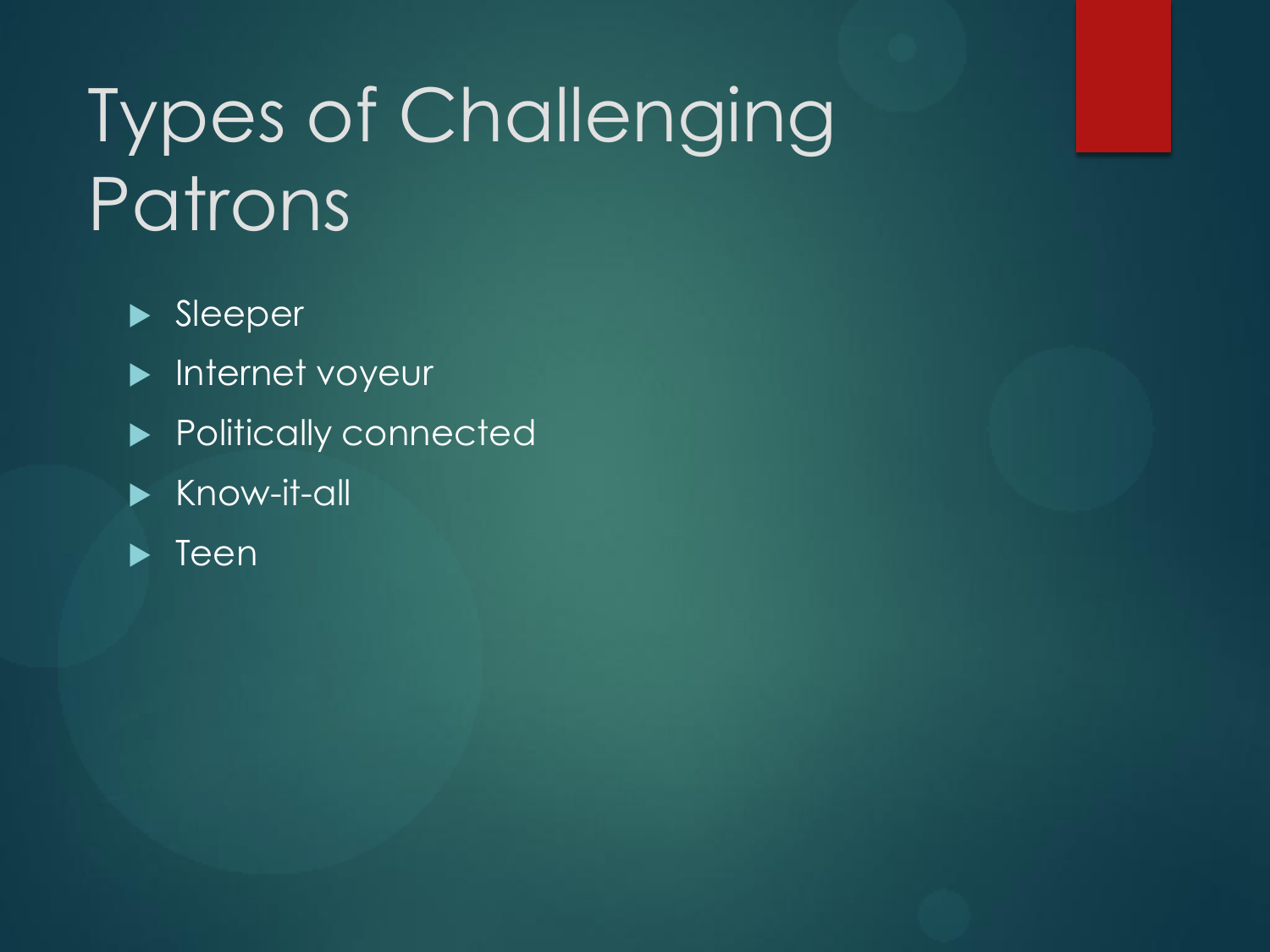### Challenging Evergreen Patrons – Some common foes

What do you mean I cannot pick up my husbands books?

Mhat do you mean I can't check out on my husband's card?

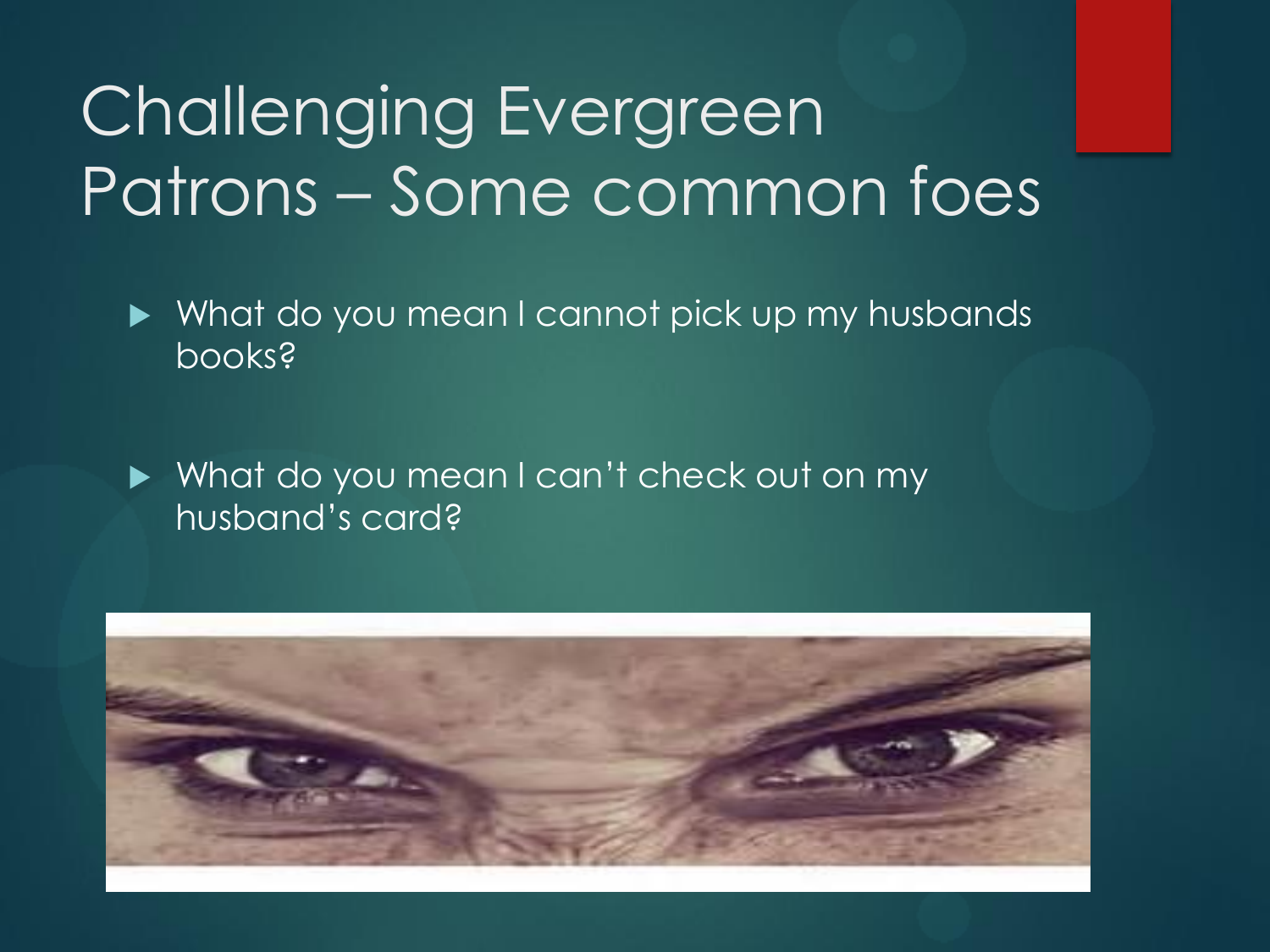### Challenging Evergreen **Patrons**

▶ What do you mean you don't know when that Janet Evanovich book is going to be here? I've been on the holds list for 3 months!!!!!!!

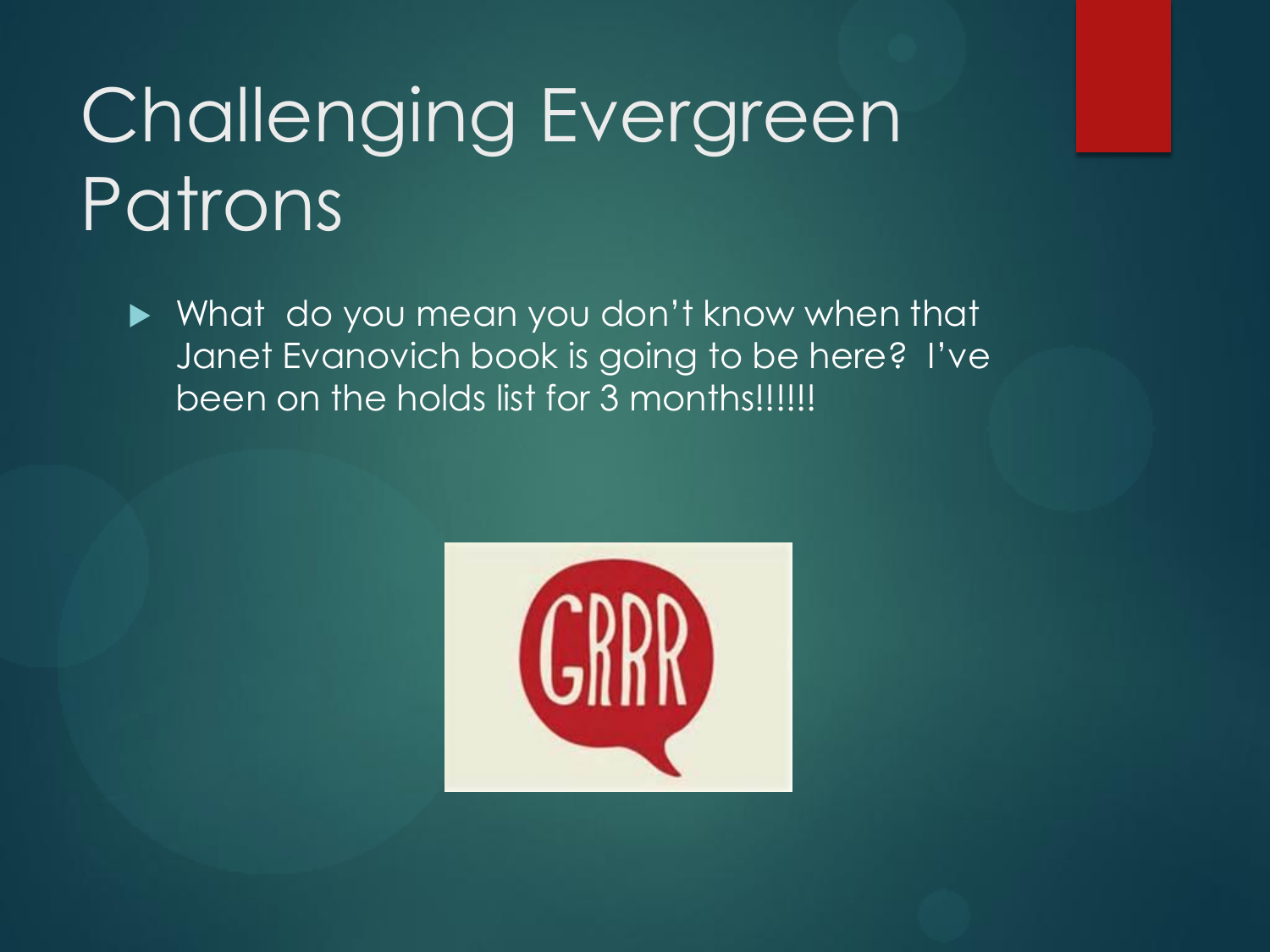### Challenging Evergreen **Patrons**

I owe a fine at my home library. Why can't I pay it here?

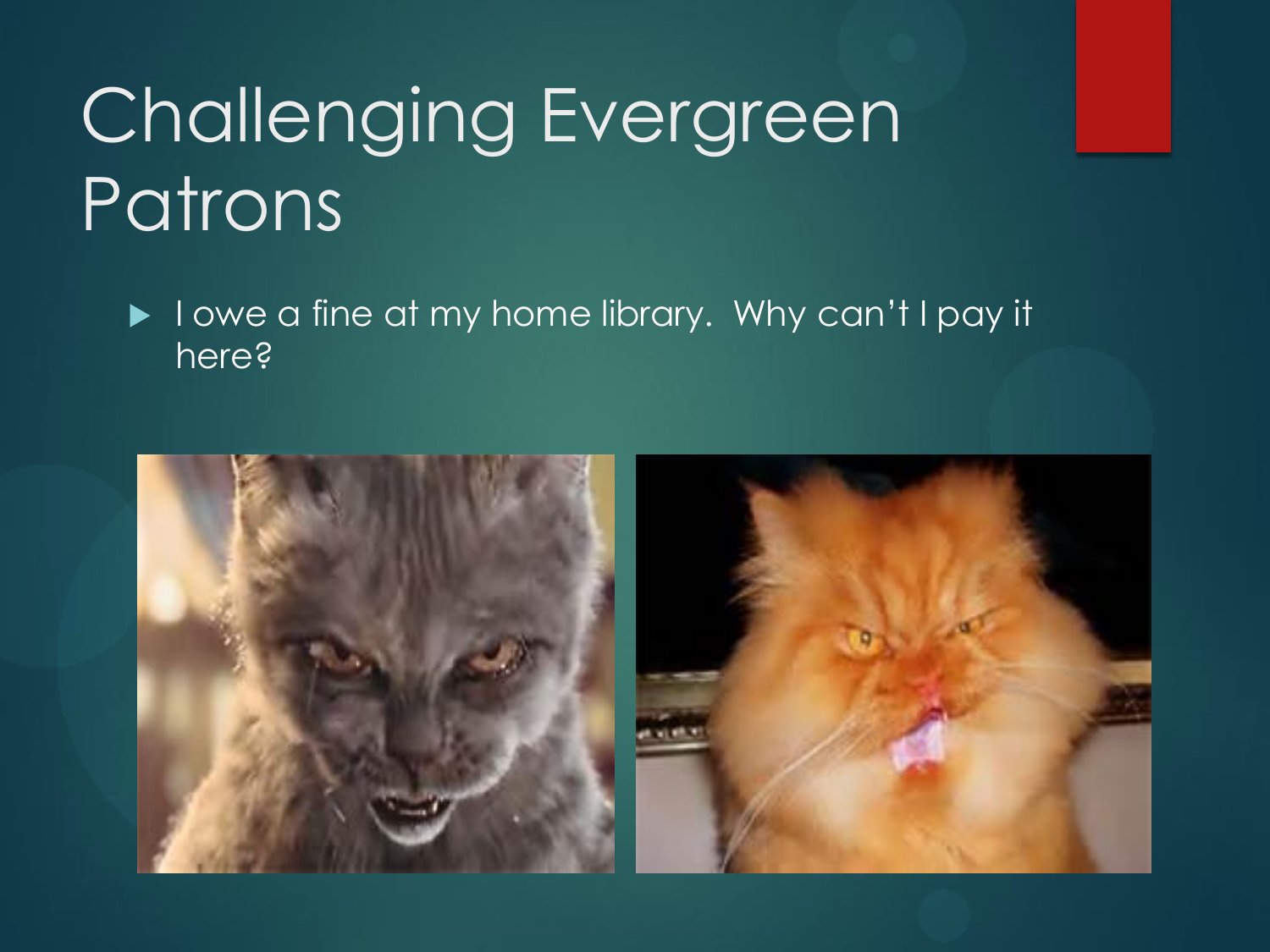### Challenging Evergreen **Patrons**

▶ What do you mean I have to have ID to renew my card? All my information is the same.

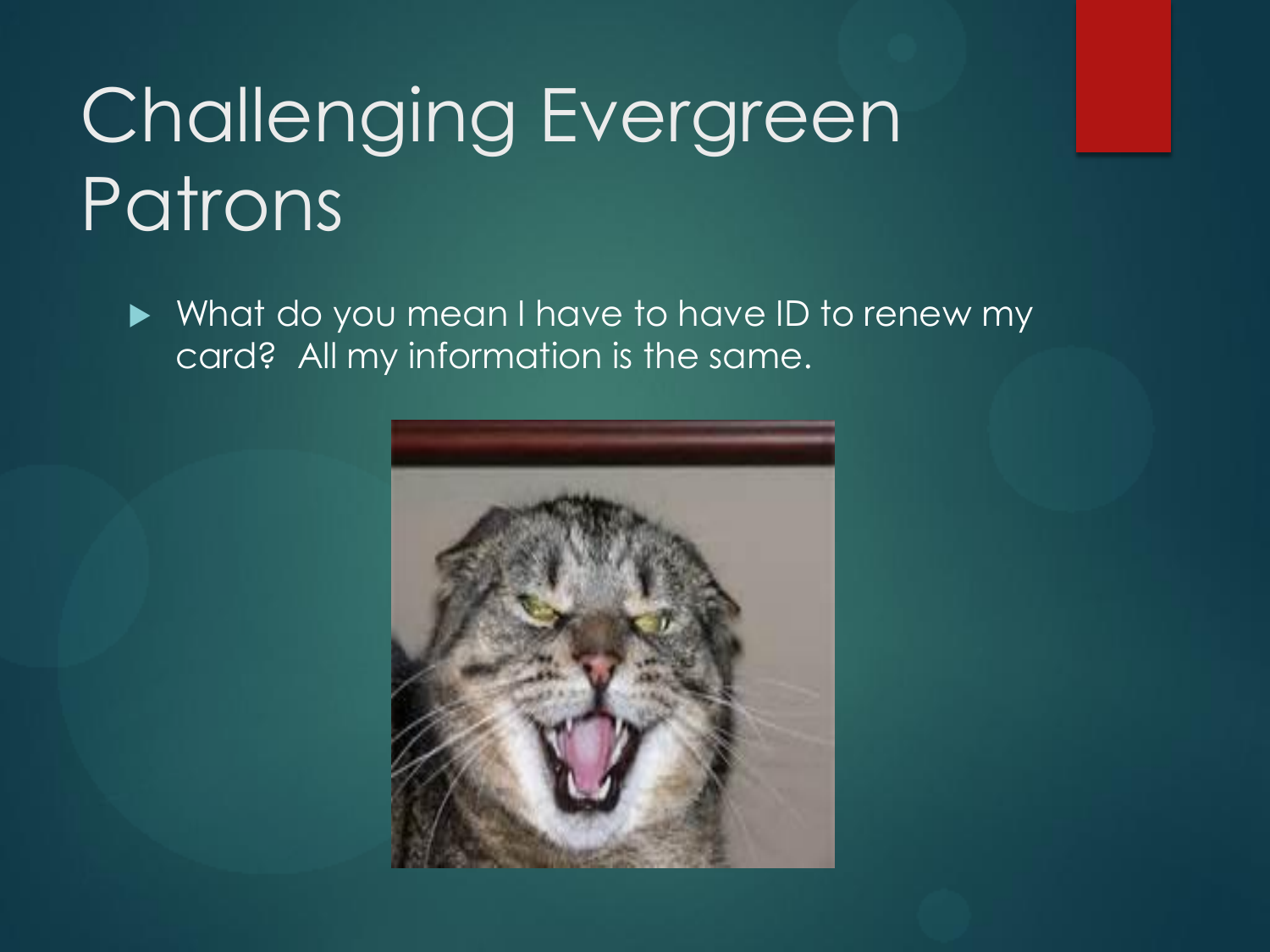Who did I forget?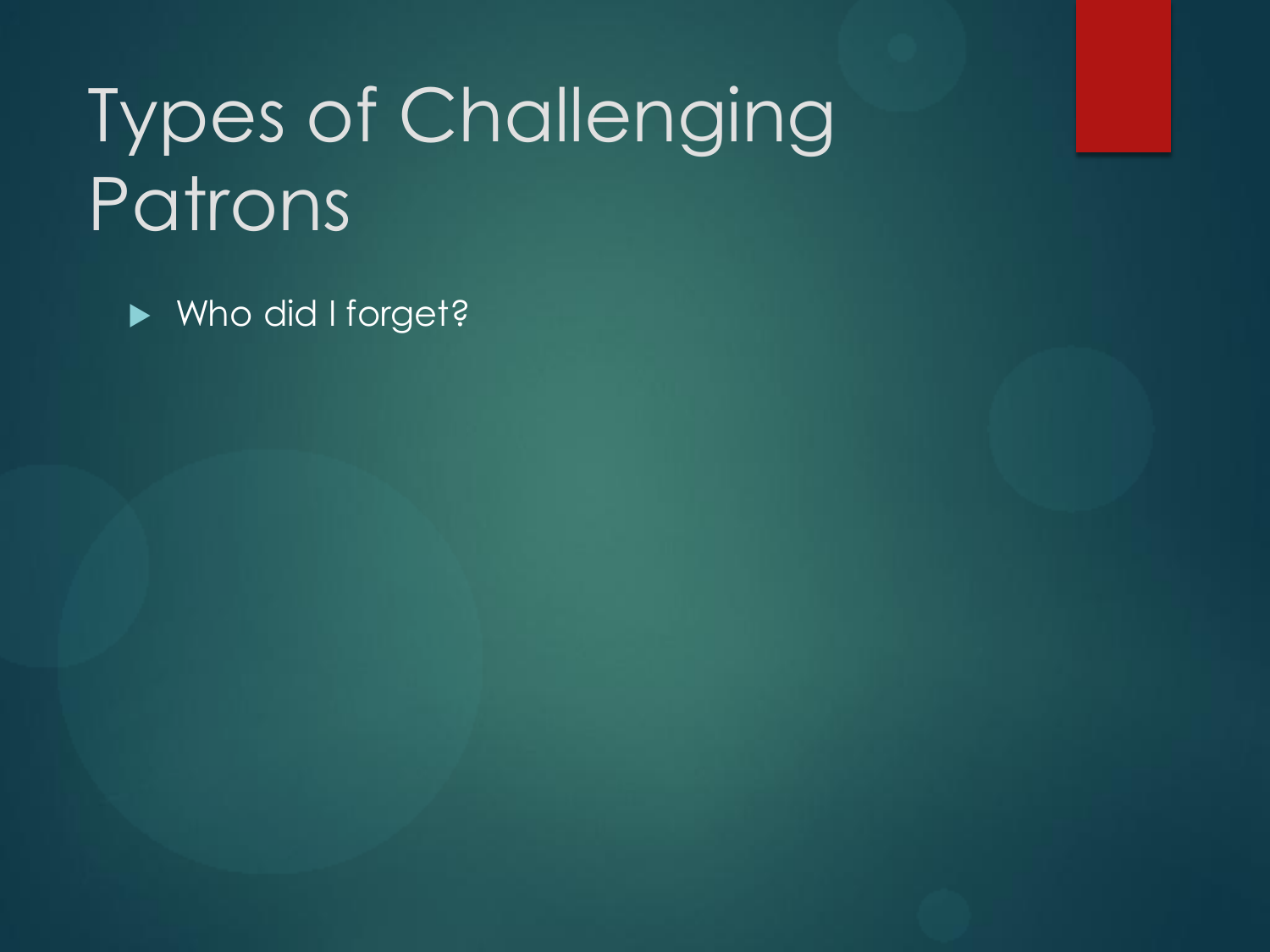## People are People CONFLICT RESOLUTION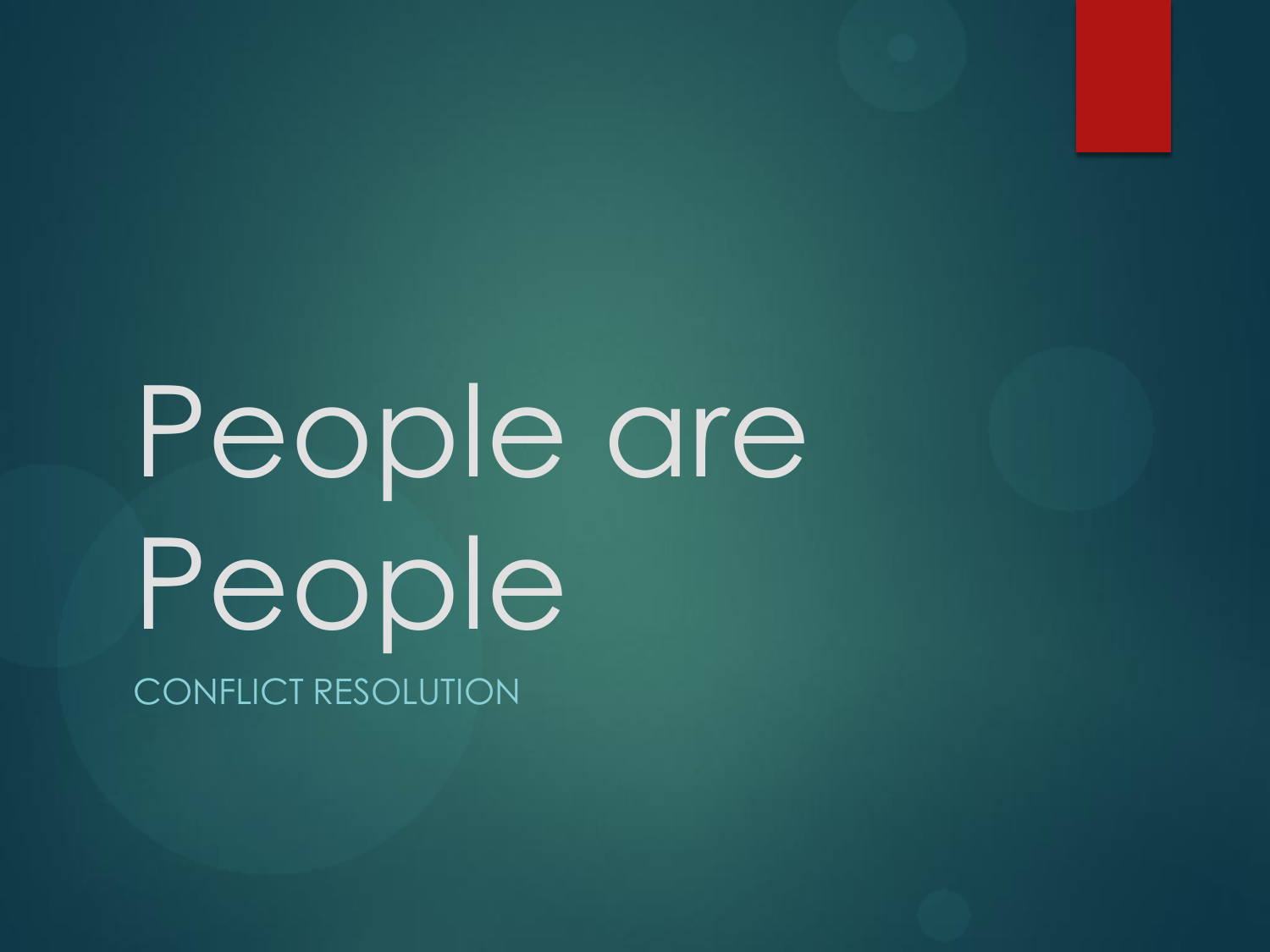### People are People

- **>** Judging
- **Empathize**
- **Relate**
- $\blacktriangleright$  Understand what they are asking you to do in terms of Evergreen.
- Assist with needs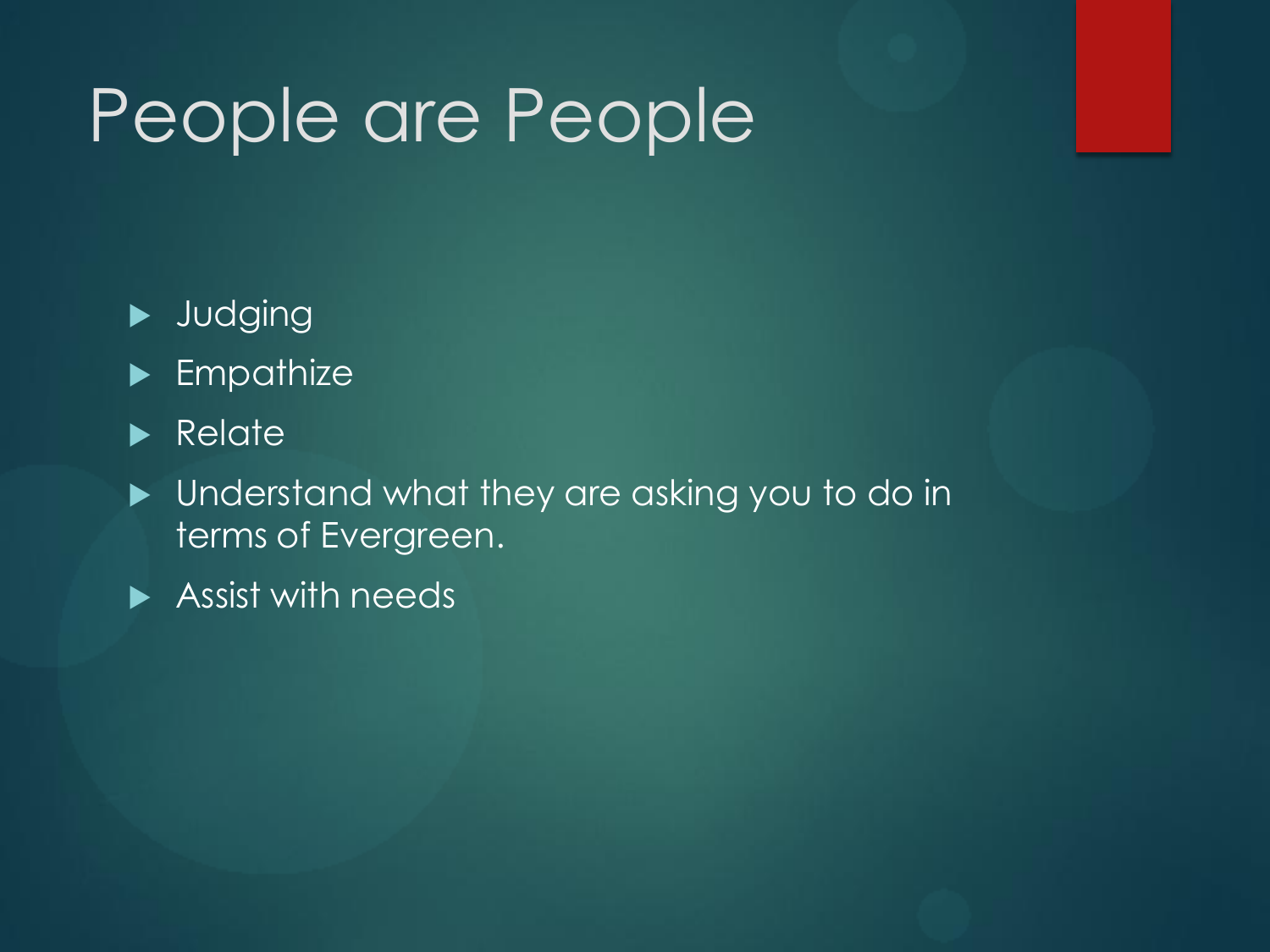### You Control You!

#### $\blacktriangleright$  Breather

- $\blacktriangleright$  Talk slowly and calmly
- Be courteous and respectful
- ▶ Don't become defensive or angry
- Never touch a patron
- **Assess the situation**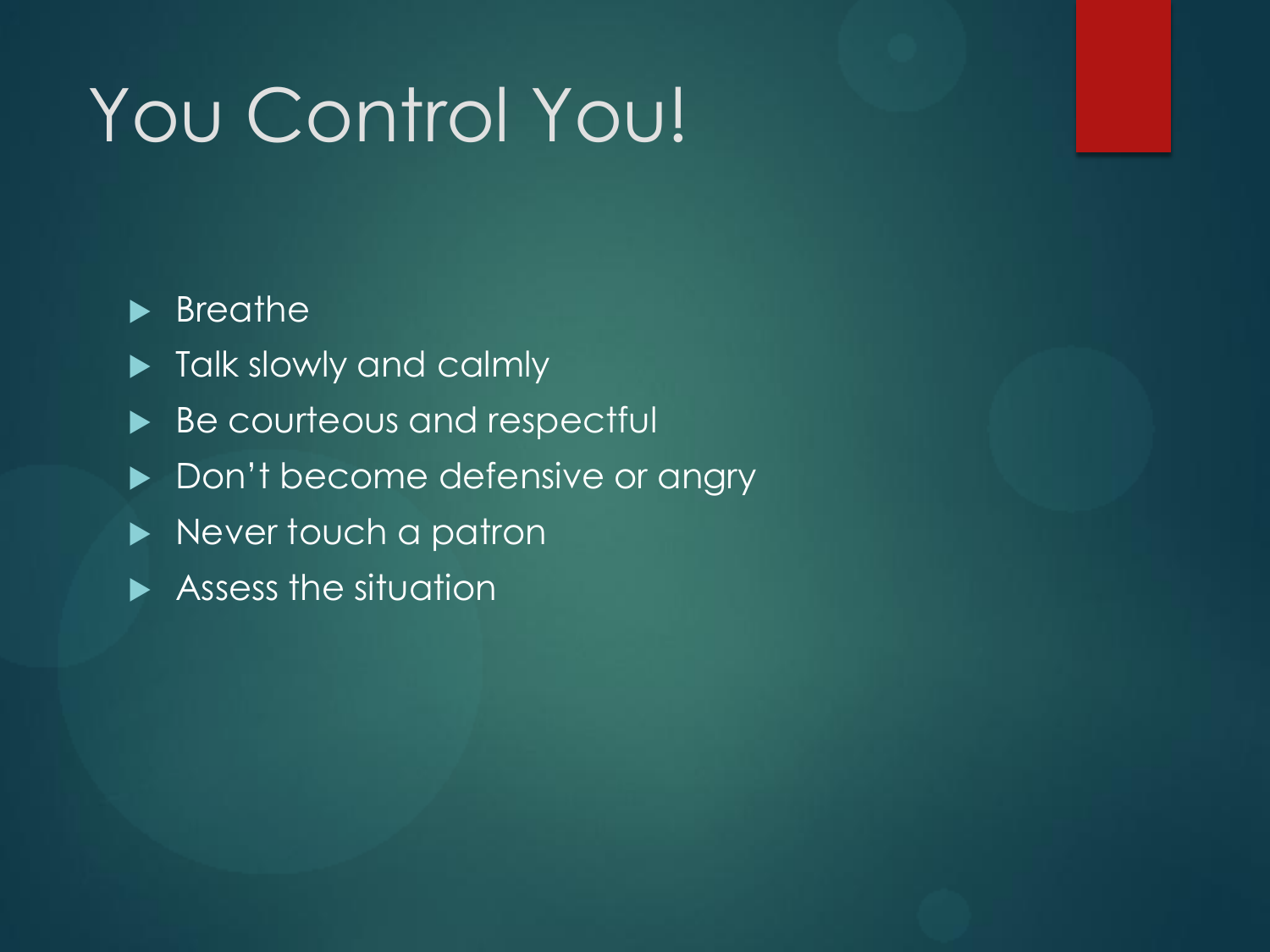### Tactical Styles

 $\blacktriangleright$  Forcing **Avoiding Accommodating** Compromising  $\blacktriangleright$  Collaborating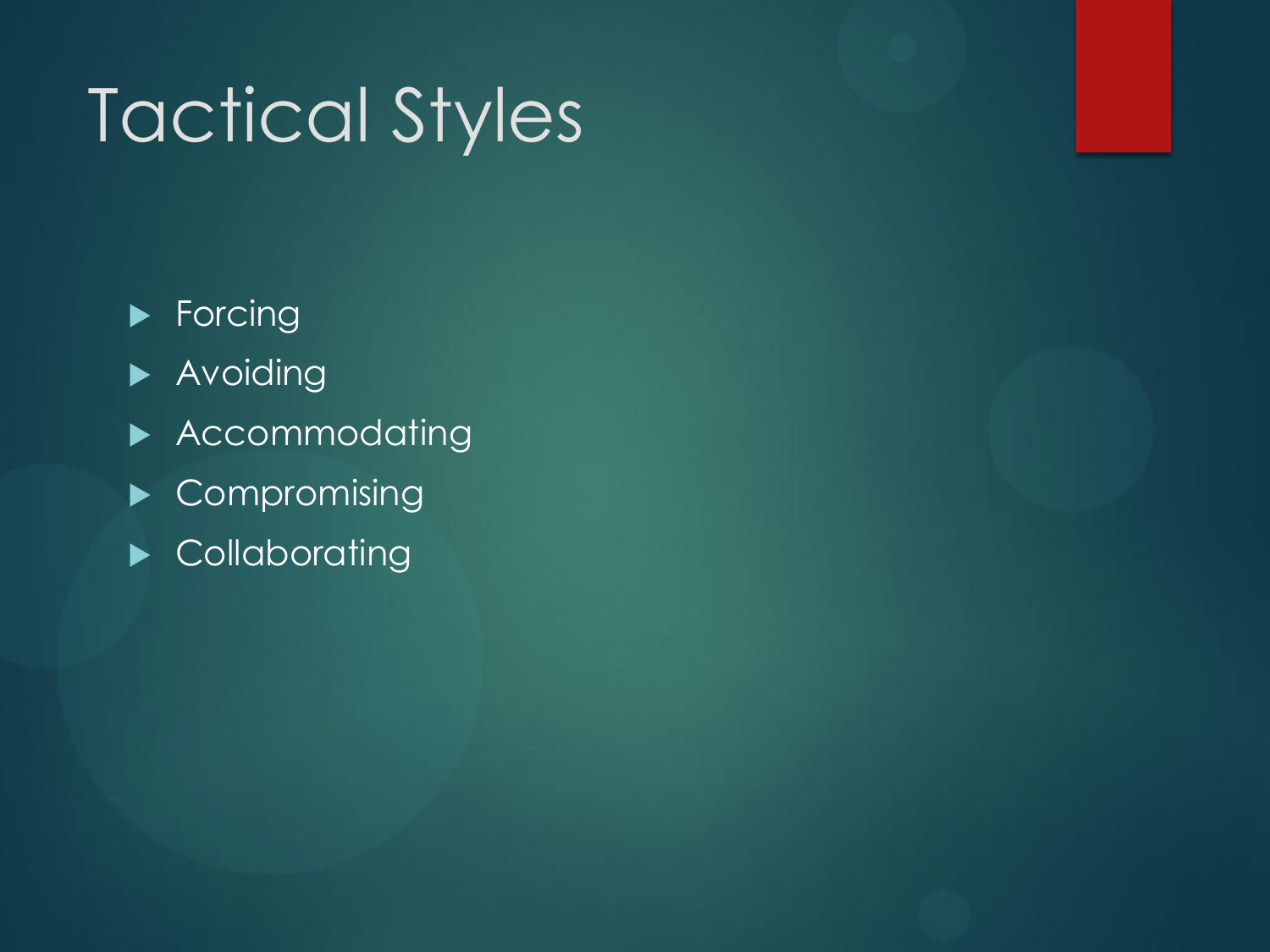### Acknowledge Patrons' **Concerns**

- No problems
- **Paraphrase**
- Policy know your Evergreen policies
- Appropriate staff member know who has Admin privileges.
- What to do during evening, weekend hours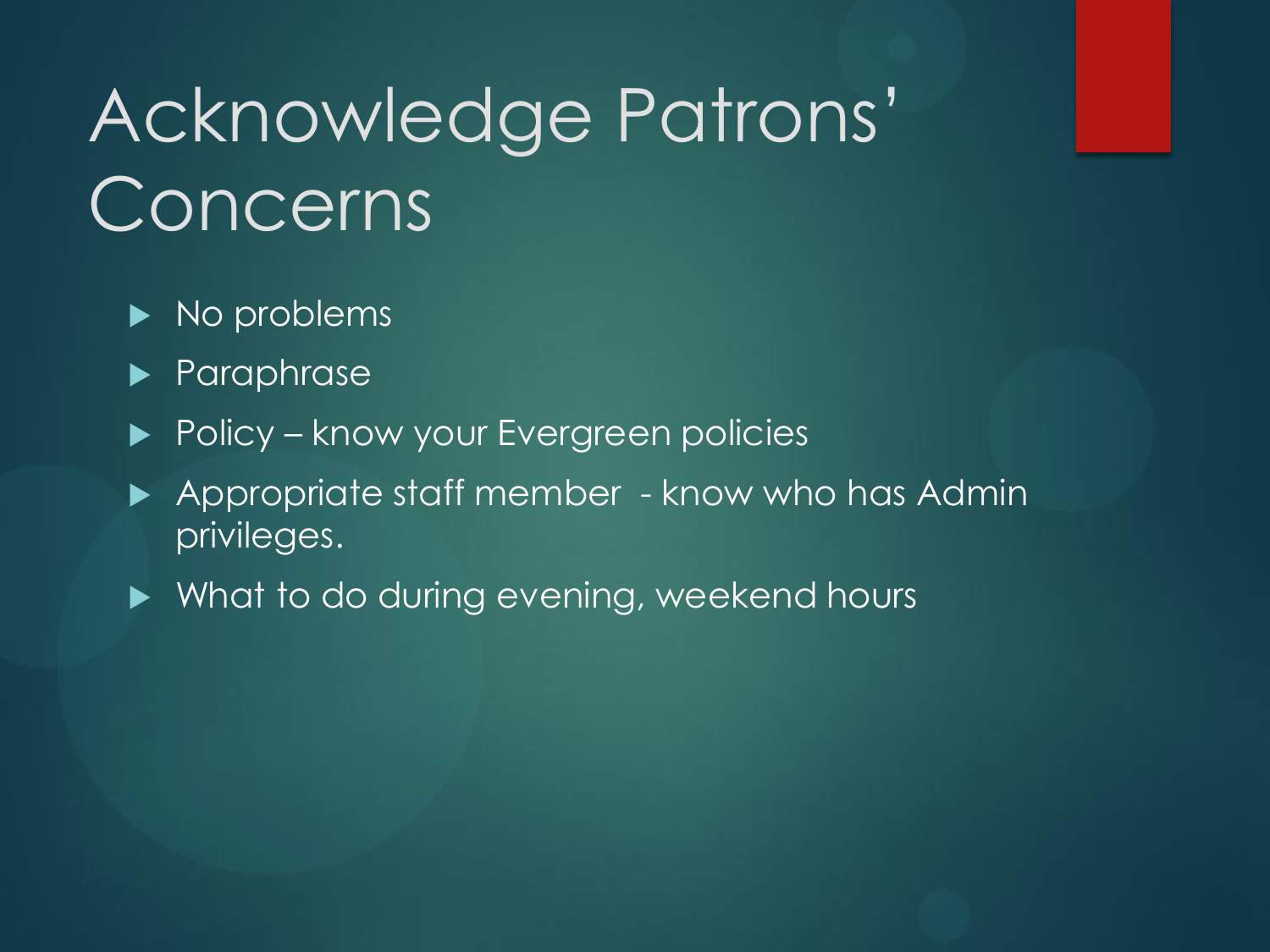### Accentuate Positive to Eliminate Negative

#### $\triangleright$  No excuses

- Take responsibility *and* action
- Avoid negative words
- $\blacktriangleright$  Empower the patron help them understand what all the benefits are of using Evergreen
- Don't forget to use Help desk tickets if you encounter a problem.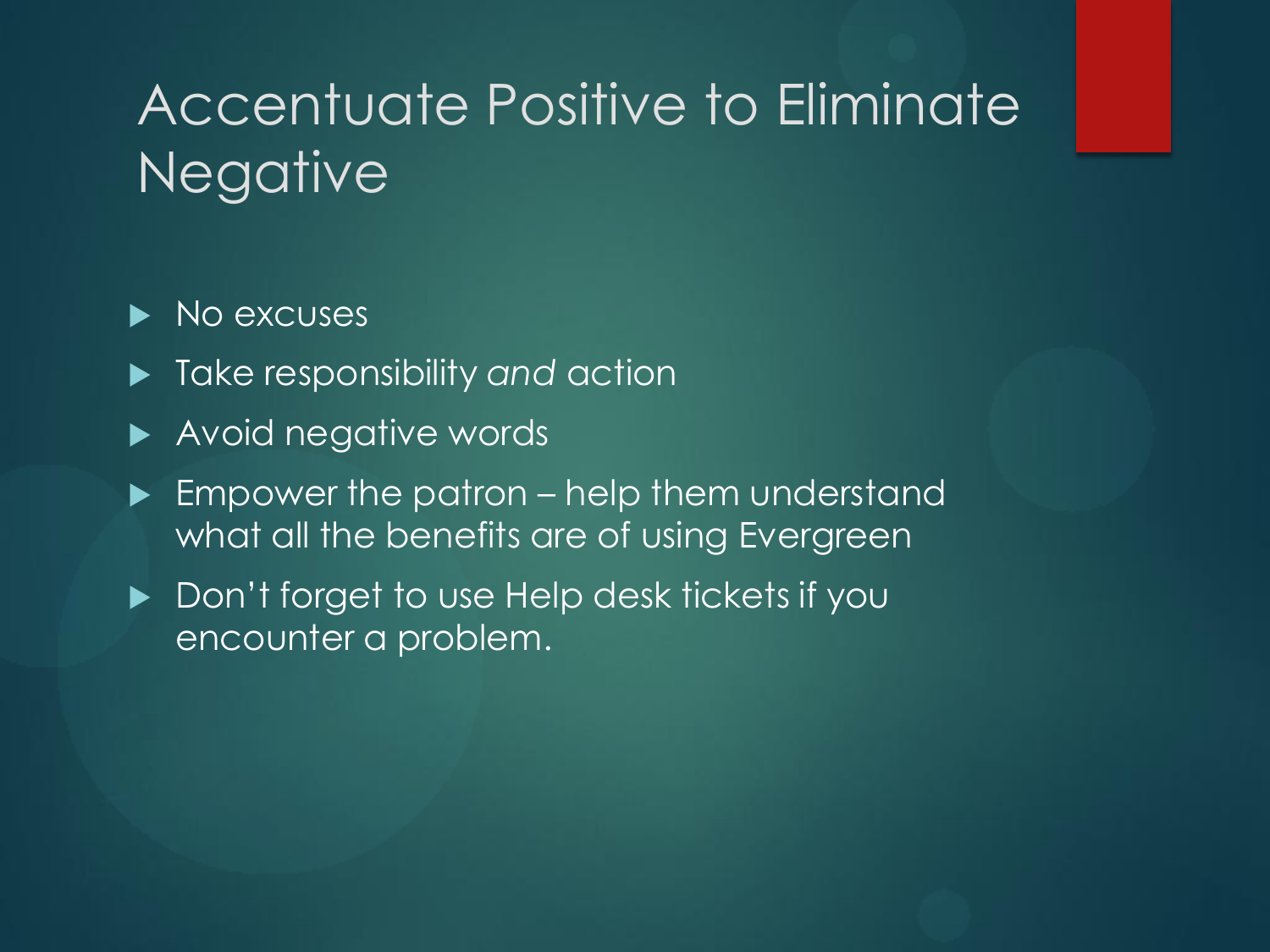### Rules are Made to be Broken

Exceptions

Managers empower staff

LULES you can OU CANT U CAN. UCAN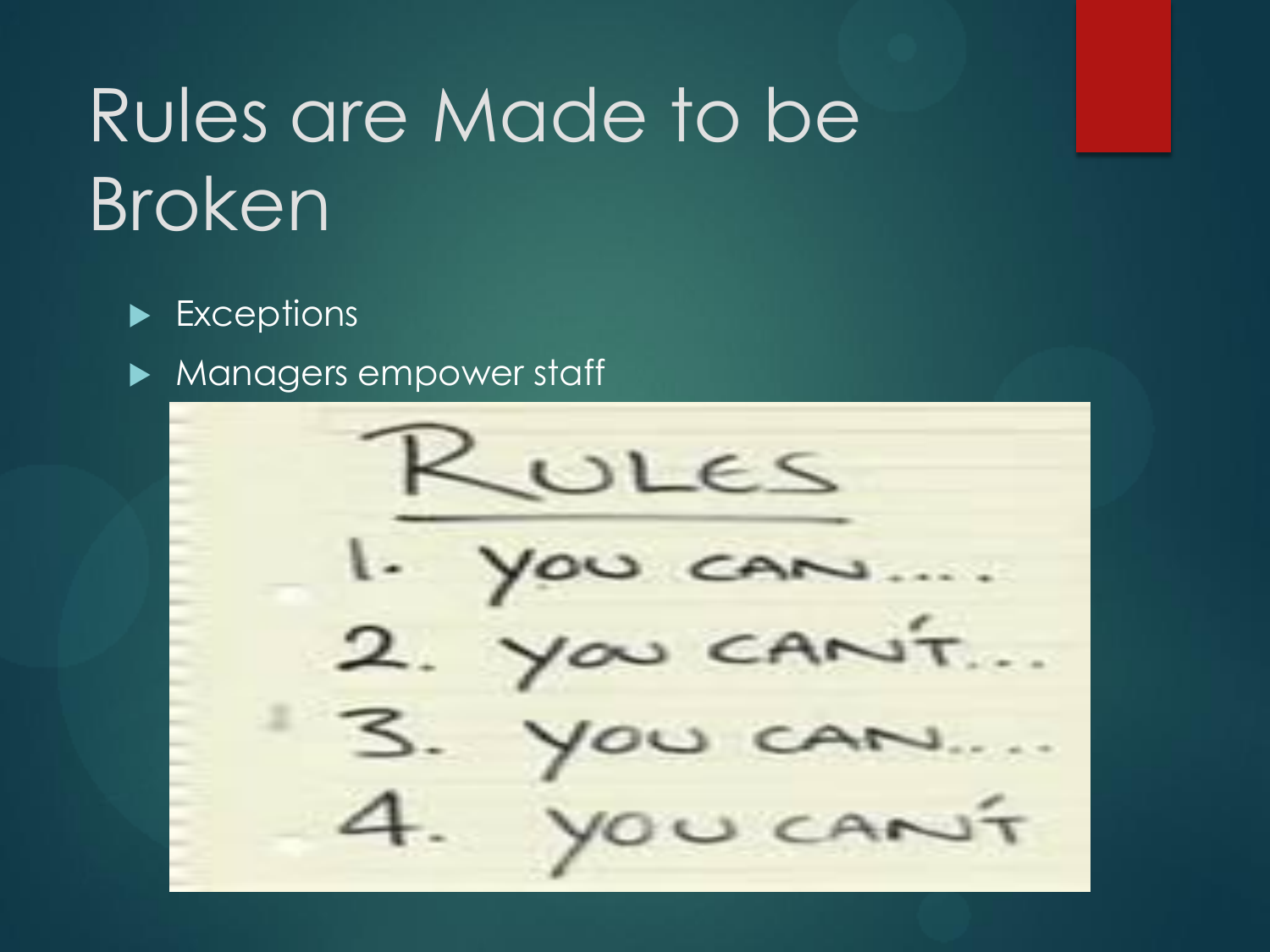Policies and Procedures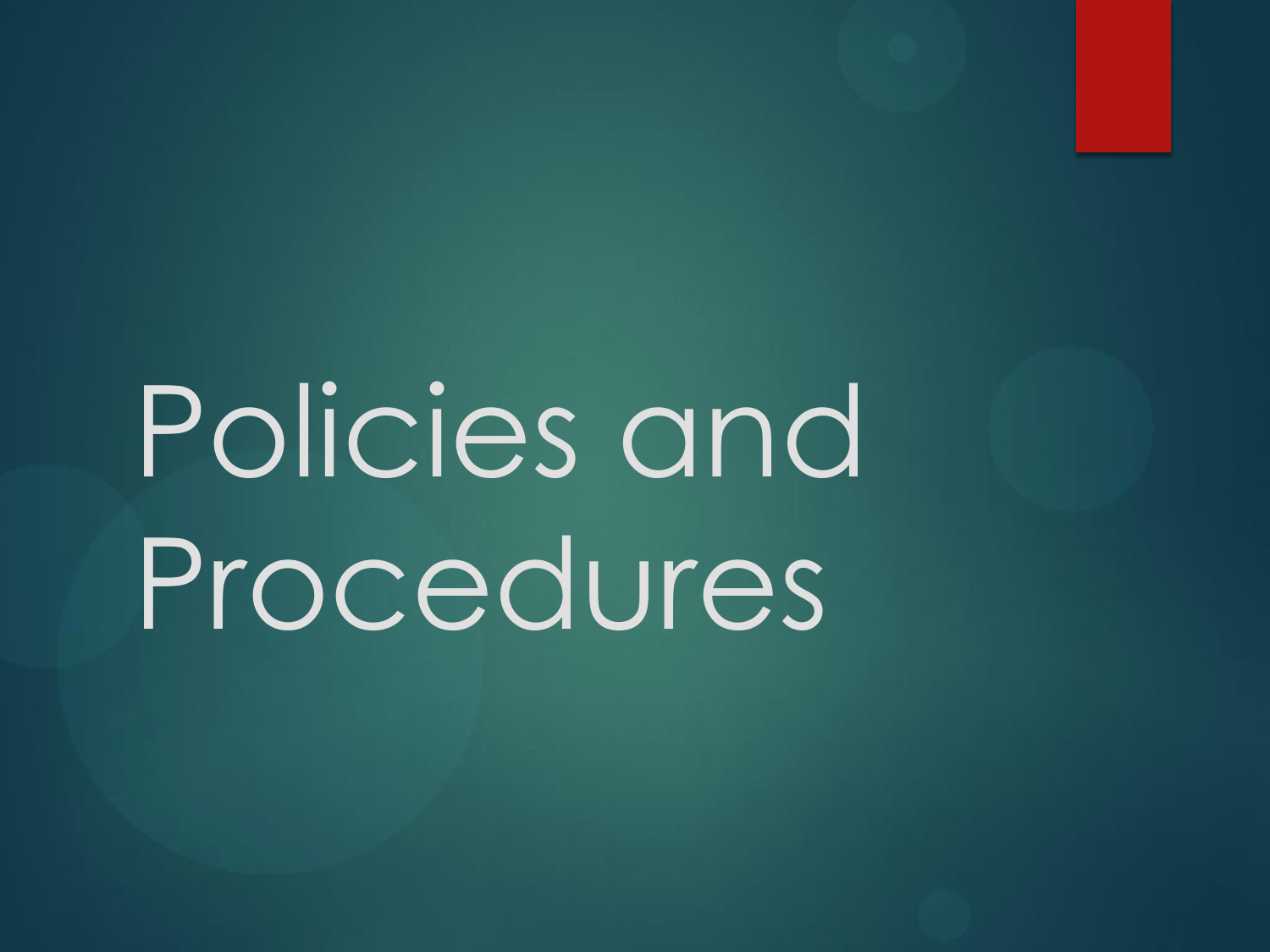### Know your Evergreen!

- **The Evergreen Indiana blog is the source of** updates for all things Evergreen.
- <http://www.in.gov/library/3382.htm>
- ▶ Contact the Evergreen Indiana Coordinator for further information as well.
- ▶ Consider service on one of the many Evergreen Indiana committees as well : Circulation, Cataloging, etc.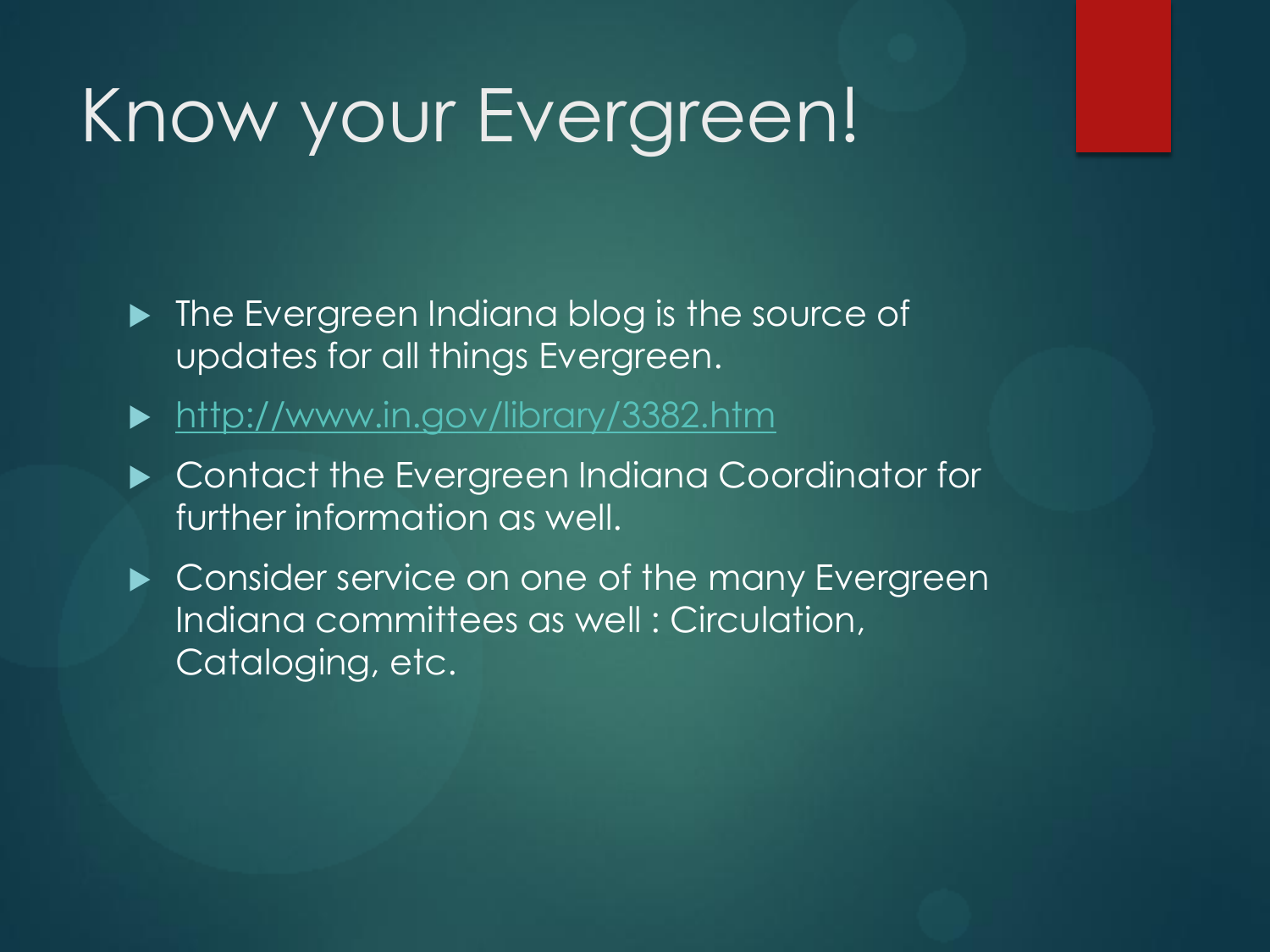### Policy vs. Procedure

#### Patron Policy Manual

- Public document
- Approved and adopted by Library Board
- **ISL, WebJunction,** listservs great places to get ideas
- Make sure your Evergreen policies are included in your patron policy manual

#### Procedures Manual

- **Internal document**
- Step-by-step instructions for staff in dealing with difficult patrons or situations
- **ISL, WebJunction,** listservs great places to get ideas
- Make certain your El policies are included in your procedures manual.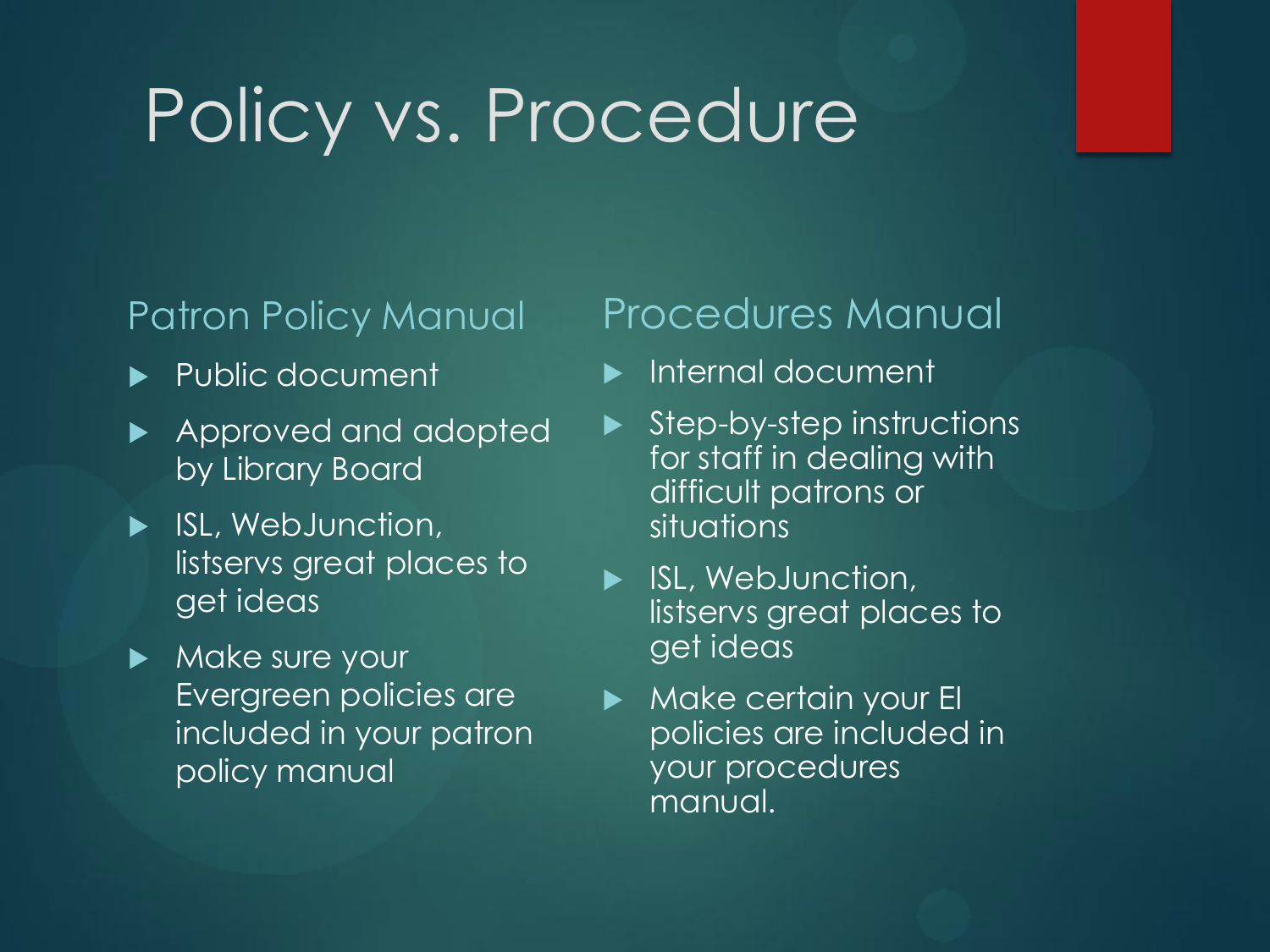### Work to Eliminate Problems

- ▶ Customer Comment Cards maybe solicit suggestions on how to improve Evergreen.
- ▶ Do library policies make sense or are they creating more problems?
- Have staff meetings to address Evergreen Indiana changes and issues. Make sure you know what's going on and you are able to back it up.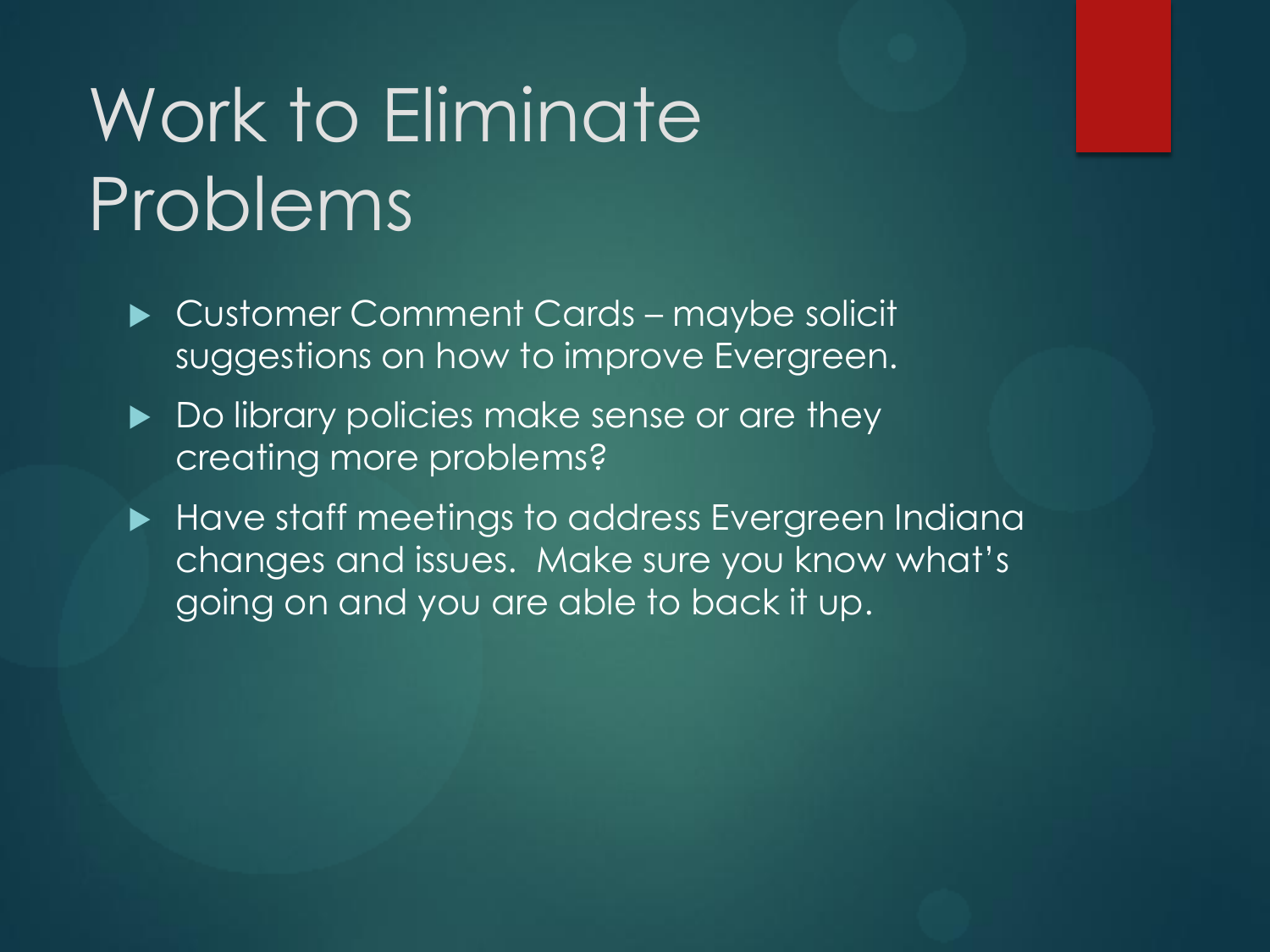### Educate and Empower **Staff**

#### Staff trainings

 $\blacktriangleright$  Police

**Mental health professionals** 

- Customer service trainings
- Staff meetings
	- **Patron comment cards**
	- Incident reports
	- **Library policy and procedure manuals**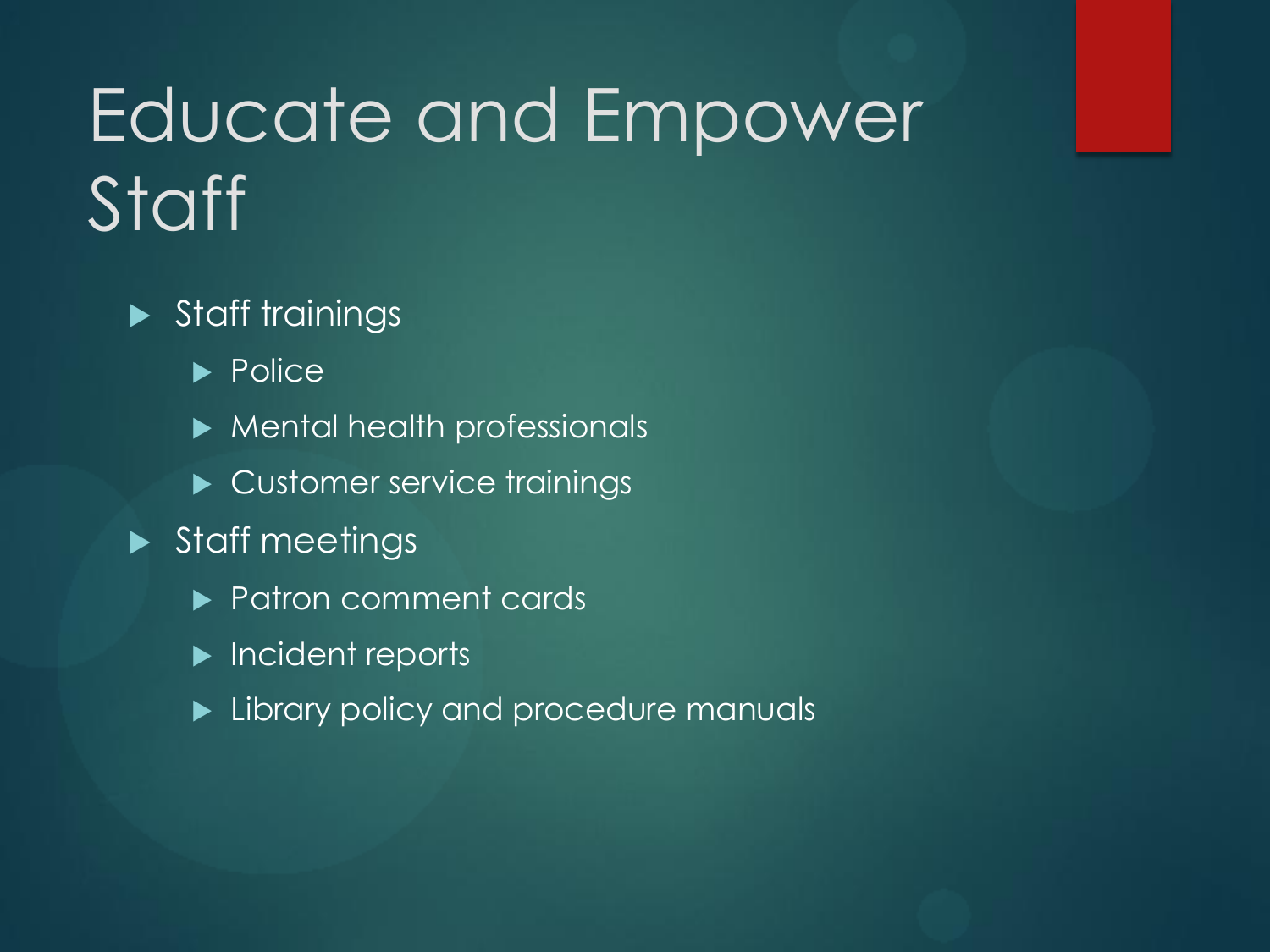### Incident Reports

- $\blacktriangleright$  File a report even if you do not think it was "big deal"
- **Include all relevant information**
- **Immediately give copy to supervisor**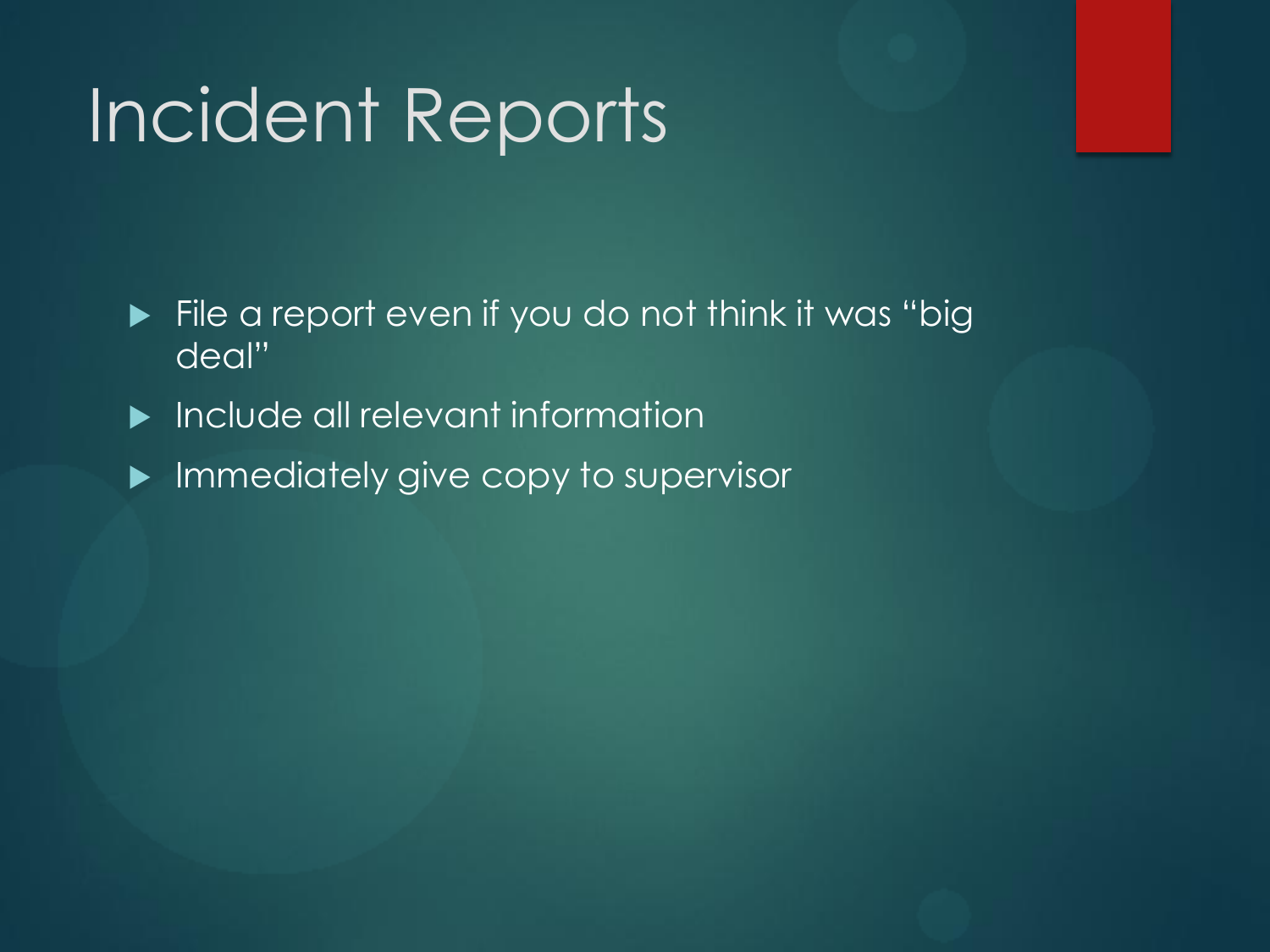### Police / Security

Always trust your instincts on calling police or internal security guard

- Steps in procedure manual for calling police
- Have police come in once a year for all-staff meeting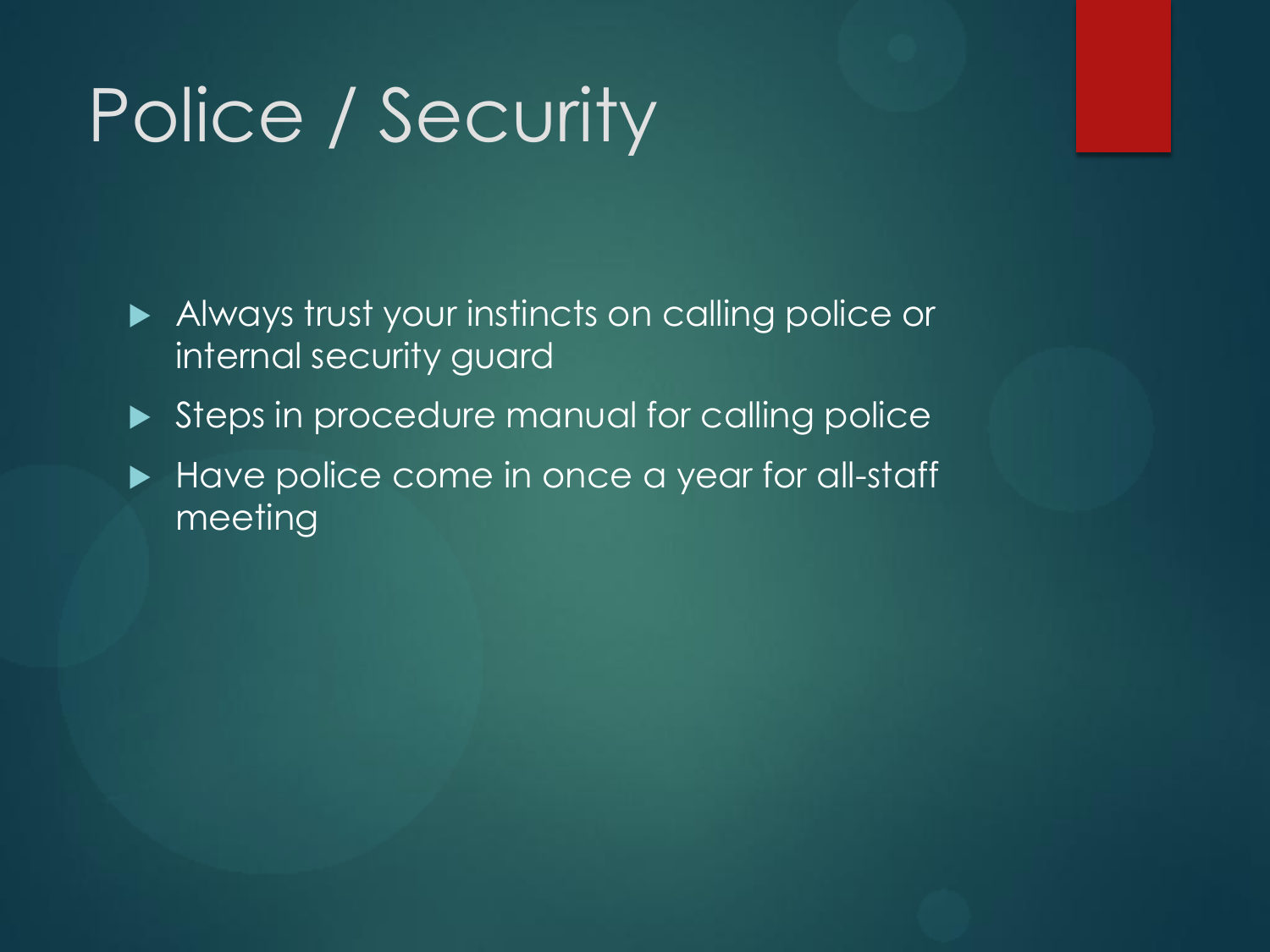### Directors / Supervisors

#### ▶ Communicate with staff

- Communicate with patrons
- Staff training make sure your staff is properly trained in Evergreen. ISL offers a variety of resources: classes, webinars, and documentation.
- Keep policies and procedures up to date
- Establish and communicate parameters for staff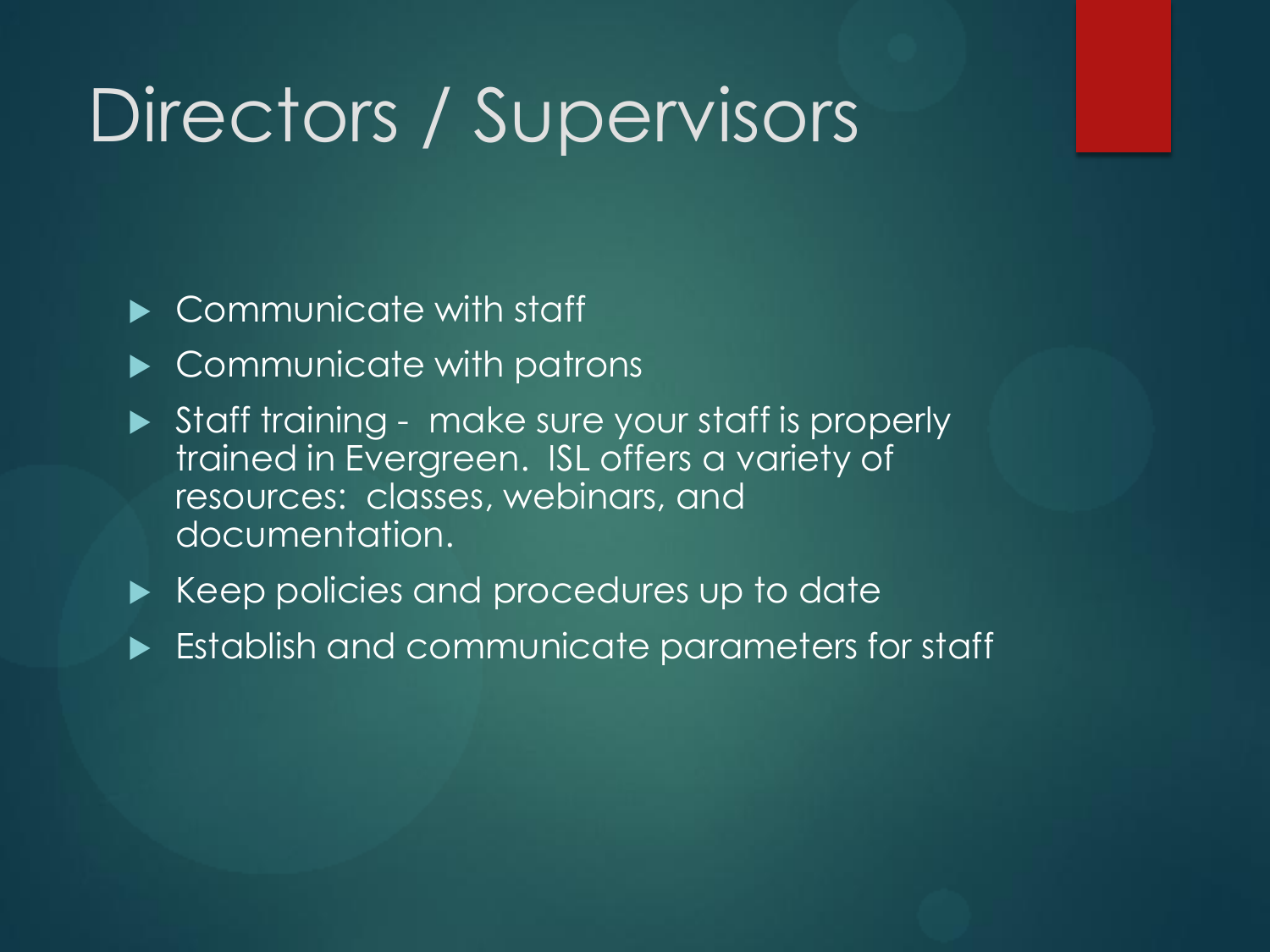When Opportunity Knocks…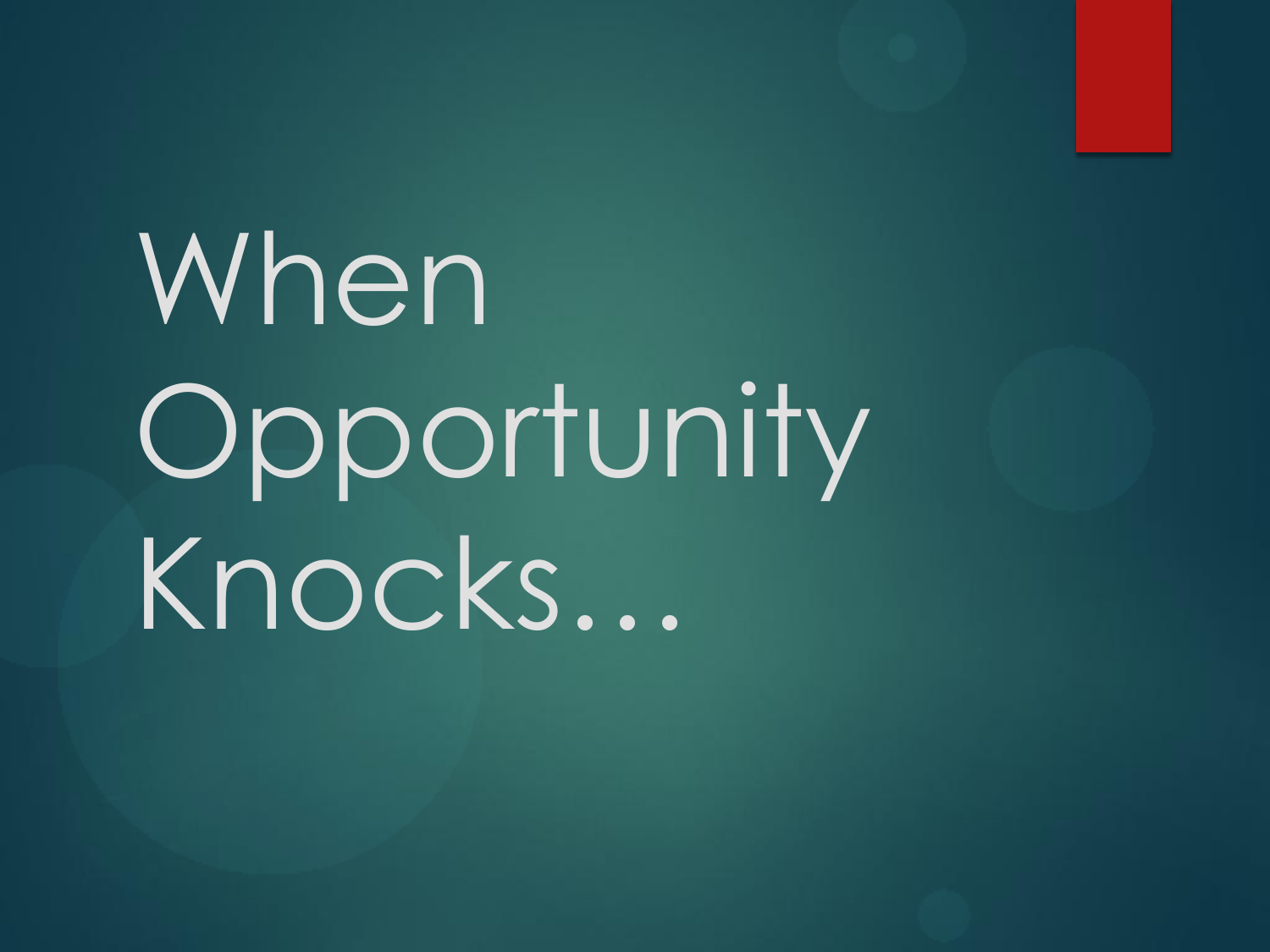### Conflict as Reality

Matural part of life

▶ Neither positive or negative

 $\triangleright$  the way we deal with conflict makes the situation positive or negative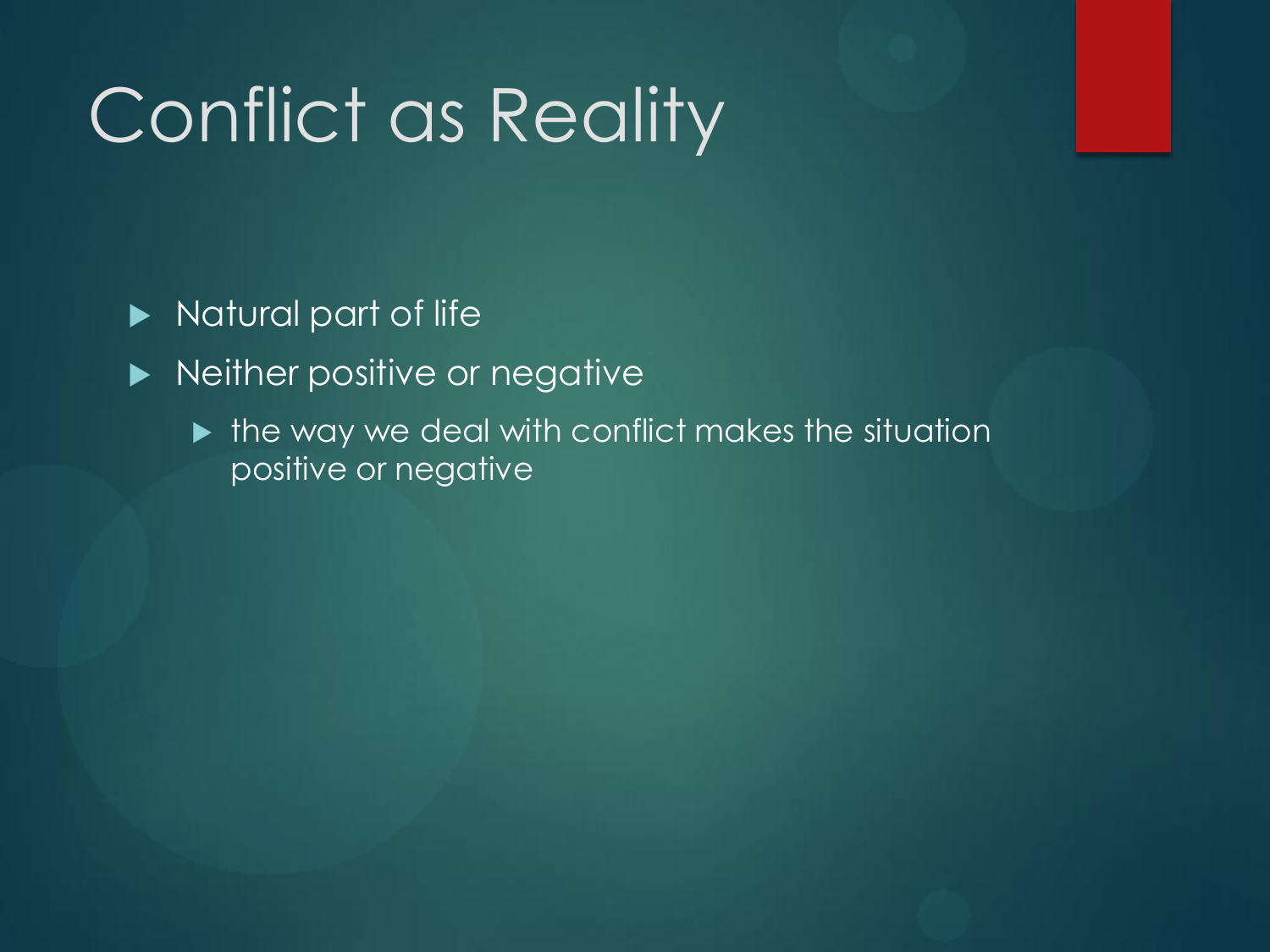### Conflict as an **Opportunity**

- ▶ Opportunities to learn and grow personally and professionally
- **Chance to create regular library patrons, and** strong library advocates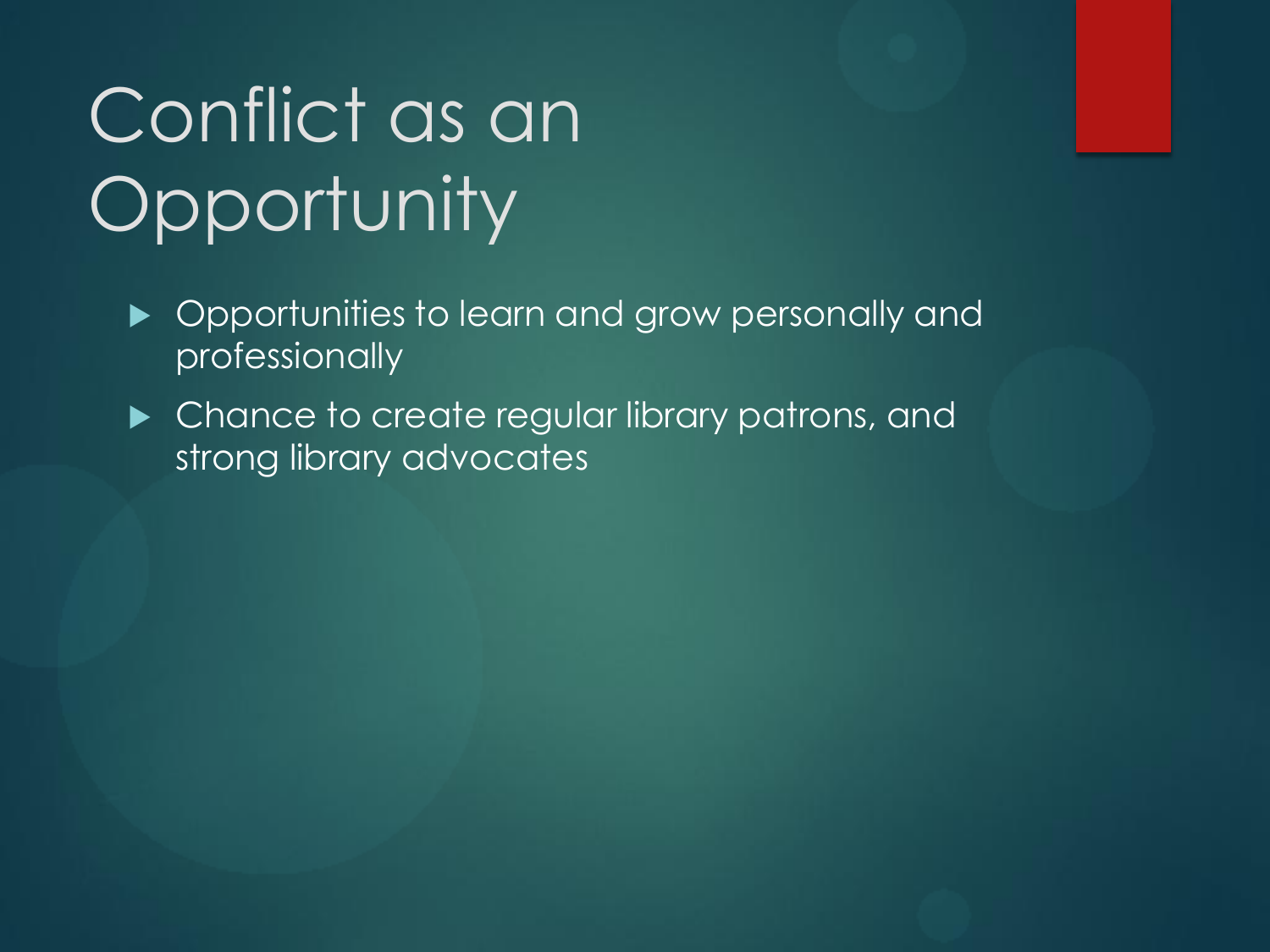# Examples?

QUESTIONS?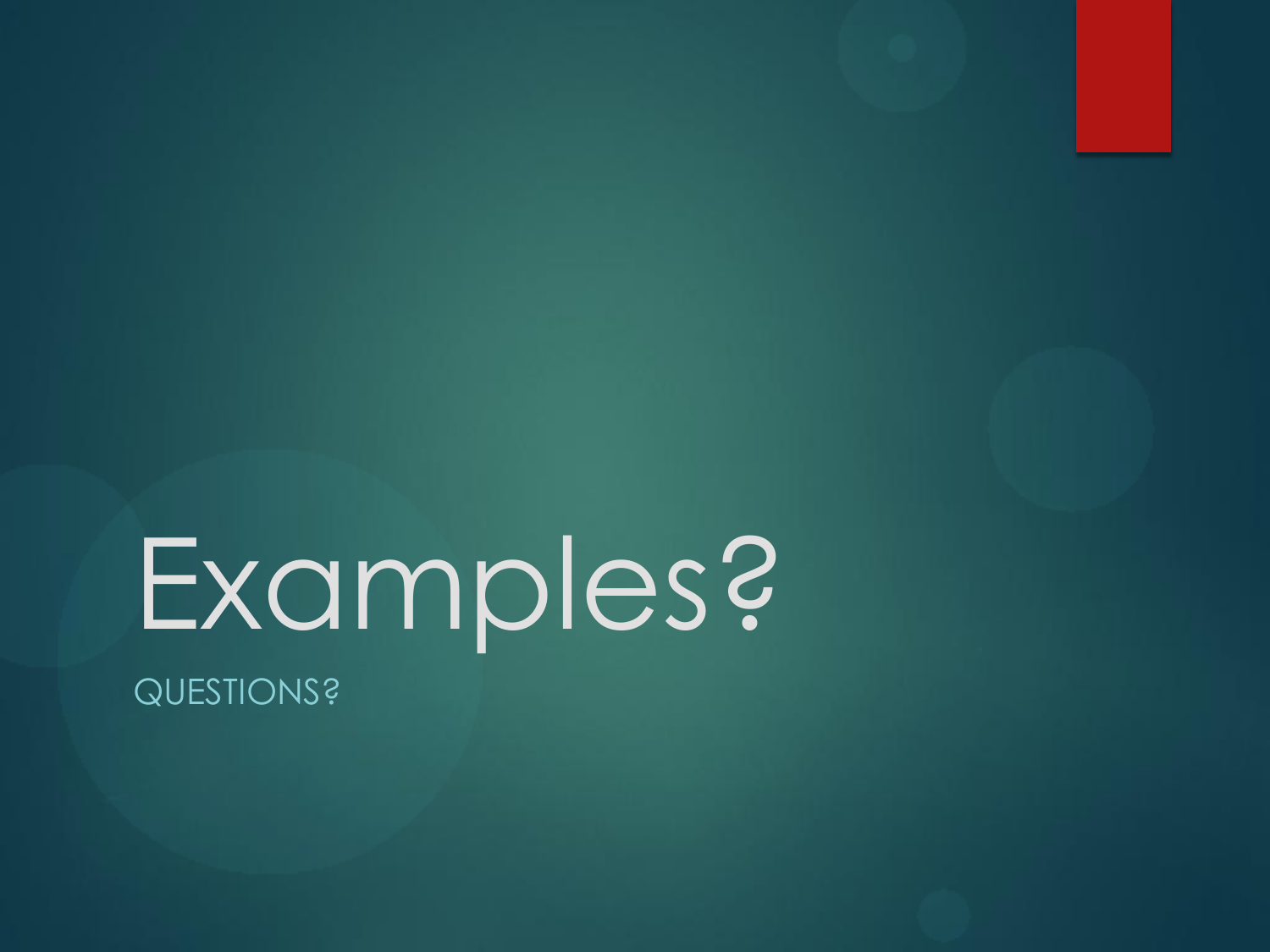### Works Cited

- **Search For Common Ground,** [http://www.sfcg.org/resources/resources\\_tips.html](http://www.sfcg.org/resources/resources_tips.html)
- Patterson, Kerry, et al. **Crucial Conversations: Tools for talking when stakes are high**. McGraw Hill. New York. 2002.
- Safe Harbor, [http://www.alliancelibrarysystem.com/safeharbor/index.cfm?](http://www.alliancelibrarysystem.com/safeharbor/index.cfm?sectionID=206) [sectionID=206](http://www.alliancelibrarysystem.com/safeharbor/index.cfm?sectionID=206)
- Librarian411.org
- The National Alliance for the Mentally Ill, [http://www.nami.org](http://www.nami.org/)